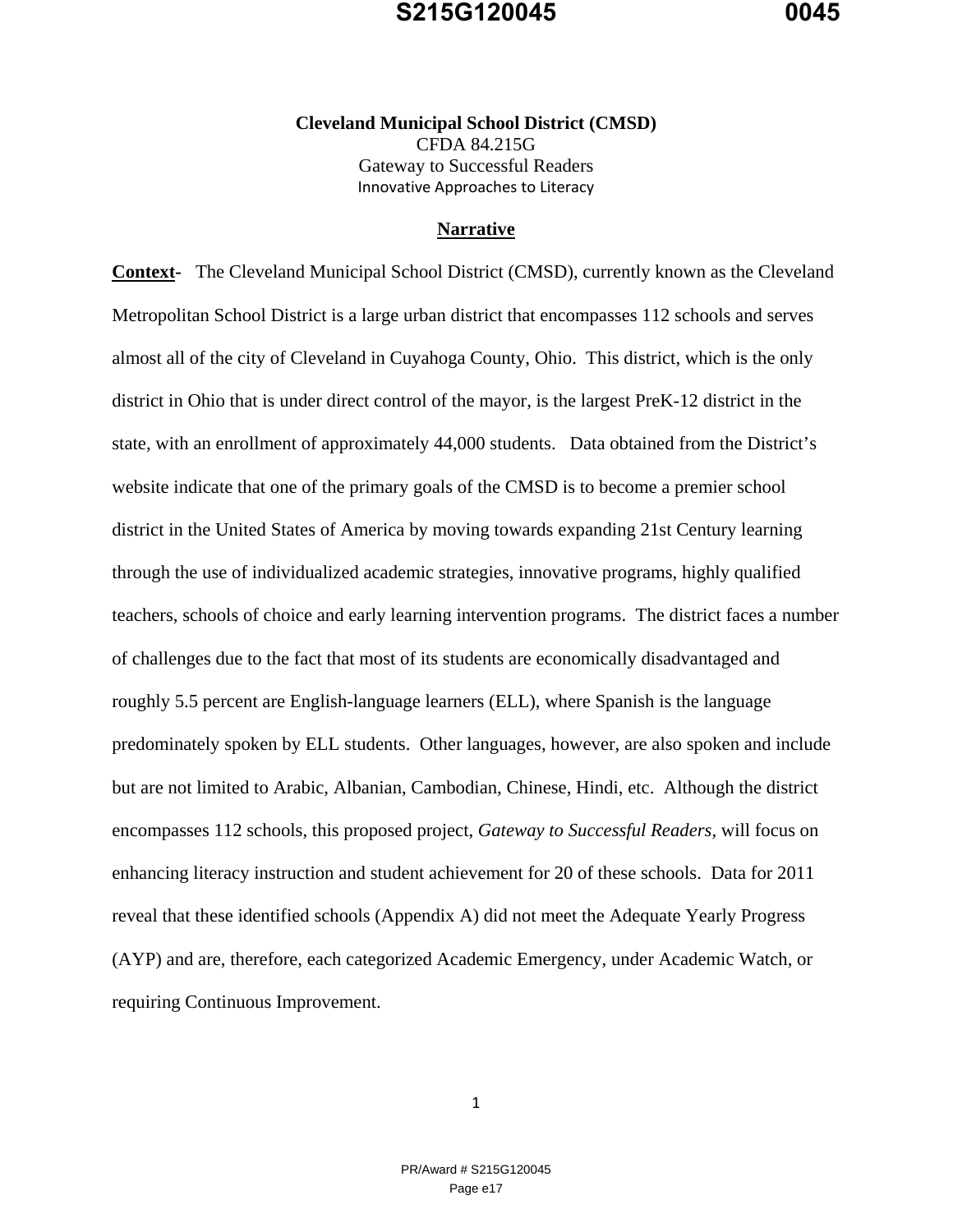**Priorities**- This proposed project will focus on the Absolute Priority defined by the grant guidelines and competitive priority number one: Turning around persistently lowest-achieving schools. The goals of the grant program are to (1) improve the performance of participating K–3 students on early reading assessments; (2) increase the oral language and pre-literacy skills of participating preschool children; (3) increase the percentage of participating students who meet or exceed proficiency on the state English language arts assessments in grade 3; (4) increase the use of data and data analysis to inform all decision making in participating schools and classrooms; and (5) increase the implementation of effective literacy instruction through the *Let's Talk About It!* Oral Language Reading & Writing Program; and (6) Increase the exposure to informational texts in accordance with the new Common Core State Standards by the use of InfoPairs and nonfiction guided reading kits.

Twenty schools from the CMSD have been identified for this proposed project. Two of the identified schools (Kenneth Clement and Douglas McArthur) encompass grades kindergarten through seven, while the remaining 18 house students in grades kindergarten through eight. This project, however, will only focus on students and teachers from grades kindergarten through three. The schools, their respective accountability status, number of teachers in grades K-3 to be serviced, the total number of students who will receive the interventions as described in this application, and the poverty status for each are listed in Table one below.

| <b>School</b>         | <b>Accountability Status</b><br><b>Designation</b> | <b>Total Number</b><br>of $K-3$<br><b>Teachers</b> | <b>Total</b><br><b>Number of</b><br>$K-3$<br><b>Students</b> | <b>Poverty</b><br><b>Status</b> |
|-----------------------|----------------------------------------------------|----------------------------------------------------|--------------------------------------------------------------|---------------------------------|
| Carl and Louis Stokes | Academic Emergency                                 | 13                                                 | 258                                                          | High poverty                    |
| Franklin D. Roosevelt | Academic Emergency                                 | 11                                                 | 224                                                          | High poverty                    |
| Luis Munoz Marin      | <b>Academic Emergency</b>                          | 15                                                 | 303                                                          | High poverty                    |
| Marion-Sterling       | Academic Emergency                                 | 13                                                 | 255                                                          | High poverty                    |

**Table 1 Table 1**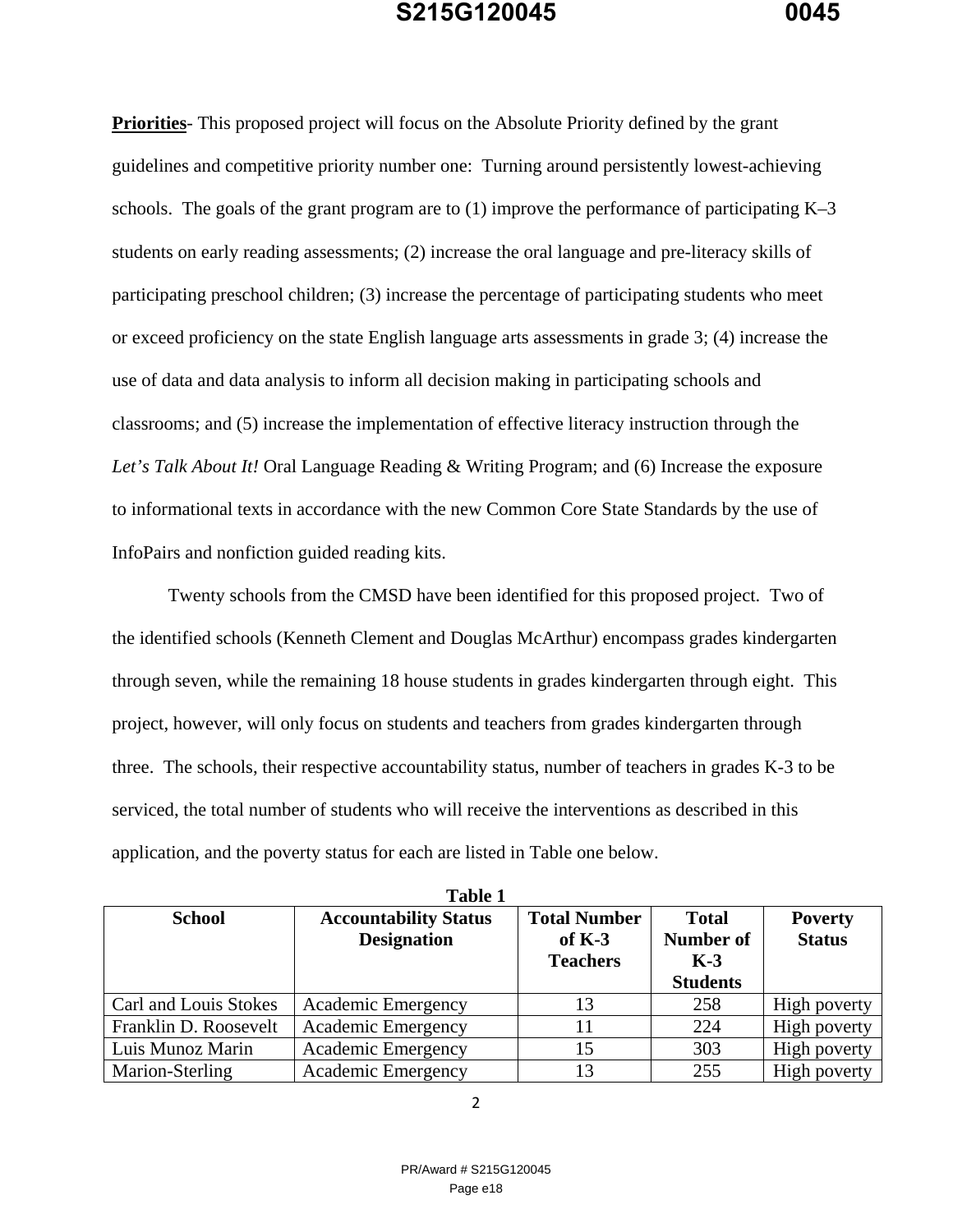| Mary B. Martin              | <b>Academic Emergency</b> | 9   | 170   | High poverty |
|-----------------------------|---------------------------|-----|-------|--------------|
| Mary M. Bethune             | Academic Watch            | 8   | 155   | High poverty |
| <b>Patrick Henry School</b> | <b>Academic Emergency</b> | 7   | 141   | High poverty |
| Paul Revere Ele.            | Academic Watch            | 8   | 165   | High poverty |
| <b>Wade Park</b>            | Academic Watch            | 8   | 167   | High poverty |
| Andrew J. Rickoff           | Academic Watch            | 13  | 252   | High poverty |
| <b>Bolton</b>               | Academic Emergency        | 8   | 156   | High poverty |
| Case                        | Academic Emergency        | 9   | 170   | High poverty |
| George W. Carver            | Academic Emergency        | 14  | 272   | High poverty |
| <b>Euclid Park</b>          | <b>Academic Emergency</b> | 8   | 152   | High poverty |
| <b>Buhrer</b>               | Continuous Improvement    | 9   | 162   | High poverty |
| Watterson-Lake              | Continuous Improvement    | 5   | 175   | High poverty |
| Kenneth W. Clement          | Continuous Improvement    | 8   | 96    | High poverty |
| Douglas McArthur            | Effective                 | 10  | 157   | High poverty |
| <b>Walton School</b>        | Continuous Improvement    | 8   | 191   | High poverty |
| <b>Harvey Rice</b>          | Academic Emergency        | 10  | 178   | High poverty |
| <b>Total</b>                |                           | 194 | 3,799 |              |

As noted above, eleven (55%) of the identified 20 schools for this project are Academic Emergency schools and, therefore, are among the lowest achieving schools in the State. The Academic Watch schools which comprise an additional 20% of the schools are among the lowest five percent of Title I schools in the State based on the proficiency levels and lack of progress of the "all students" accountability group. The remaining 25%, although higher performing, are still not performing to potential, as defined by the State's accountability system and are deemed to require Continuous Improvement or have an Effective rating. As is also noted above, 100% of the student body in all of these schools is economically disadvantaged. 3,799 students and 194 teachers from these schools will participate in this project.

 The state uses six designation measures, including: excellent with distinction; excellent; effective; continuous improvement; academic watch; and academic emergency which are based on four measures of performance (state indicators, performance index, adequate yearly progress, and value-added). Determining each school's accountability designation is a multi-step and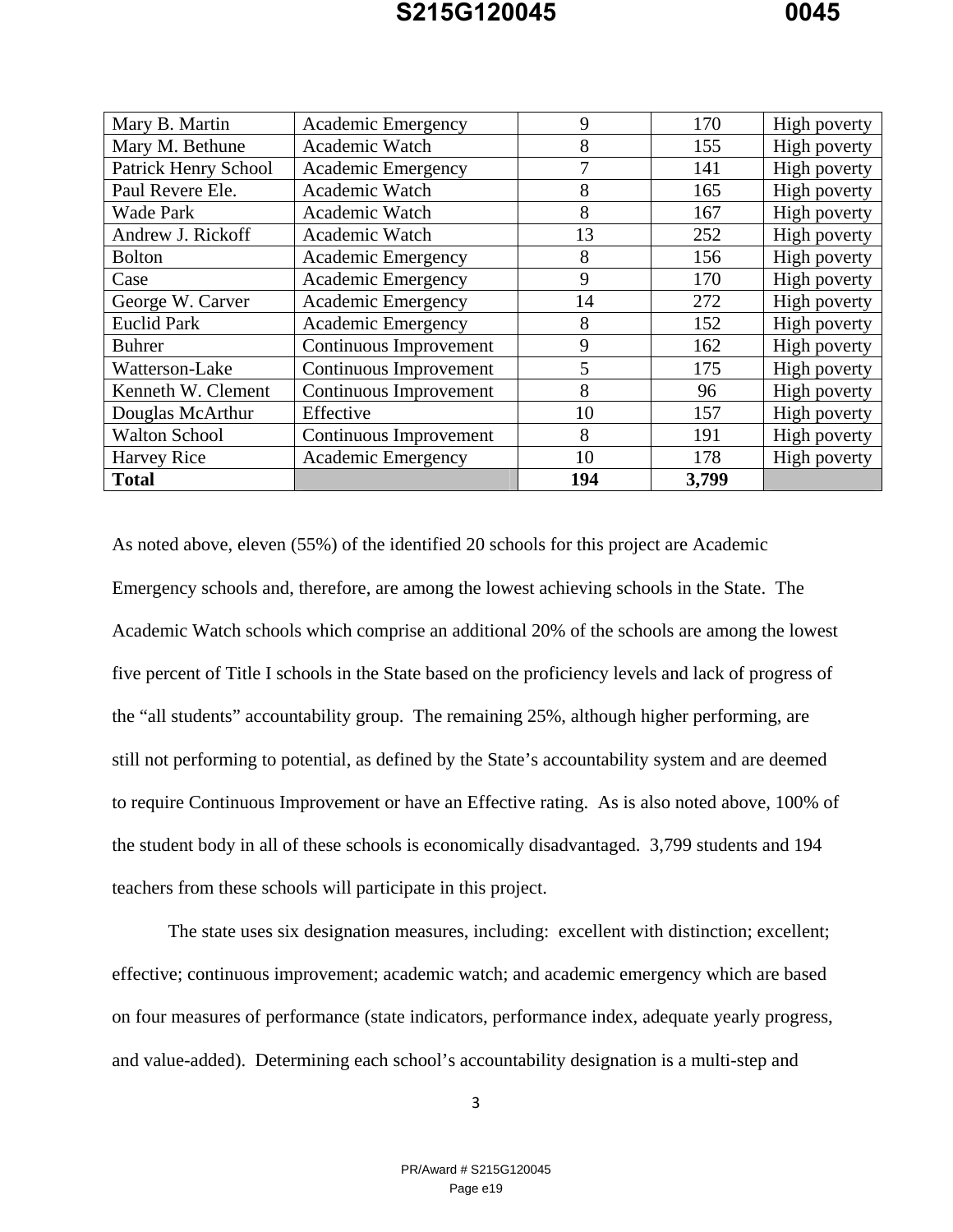complicated process. For further information, please refer to

www.ode.state.oh.us/reportcardfiles.pdf. Information from the state's 2010-2011 report cards indicated that the percent of third graders who achieved at proficiency and above on the statemandated reading assessment for the identified school ranged from 14.8% to 95%, with an average of 52.53%. The state requirement is 75% for this indicator and, as a result, all of the schools with the exception of the Kenneth W. Clement School (95%) have fallen below the state prerequisite. It is important to note that although the Clement School had an achievement rate of 95% in 2010-2011, it did not meet the other three measures of accountability. In addition, results from 2011-2012 for these 20 schools on the same measure indicate a decrease in performance. Therefore, these schools continue to not meet the State's accountability measures, as described above.

#### **Cleveland Municipal School District recognizes the need for Oral Language Instruction**-

Research consistently demonstrates that children arrive in kindergarten with huge discrepancies in oral language development . . . and the gap between language-advanced and language-delayed children grows throughout the elementary school years (Biemiller, 2001) and that young children who demonstrate oral language proficiency and early abilities in processing print do better in learning to read in first, second, and third grades (Scarborough, 2001). This means that learning achieved during these early years is likely to be sustained throughout the primary-school years and is an important basis for successful early performance in school. Success in literacy learning during the primary grades is even more indicative of later literacy achievement. Seventy-four percent of children who perform poorly in reading in third grade continue to do so into high school, further underlining the importance of preparing children to enter school ready to learn (Fletcher & Lyon, 1998).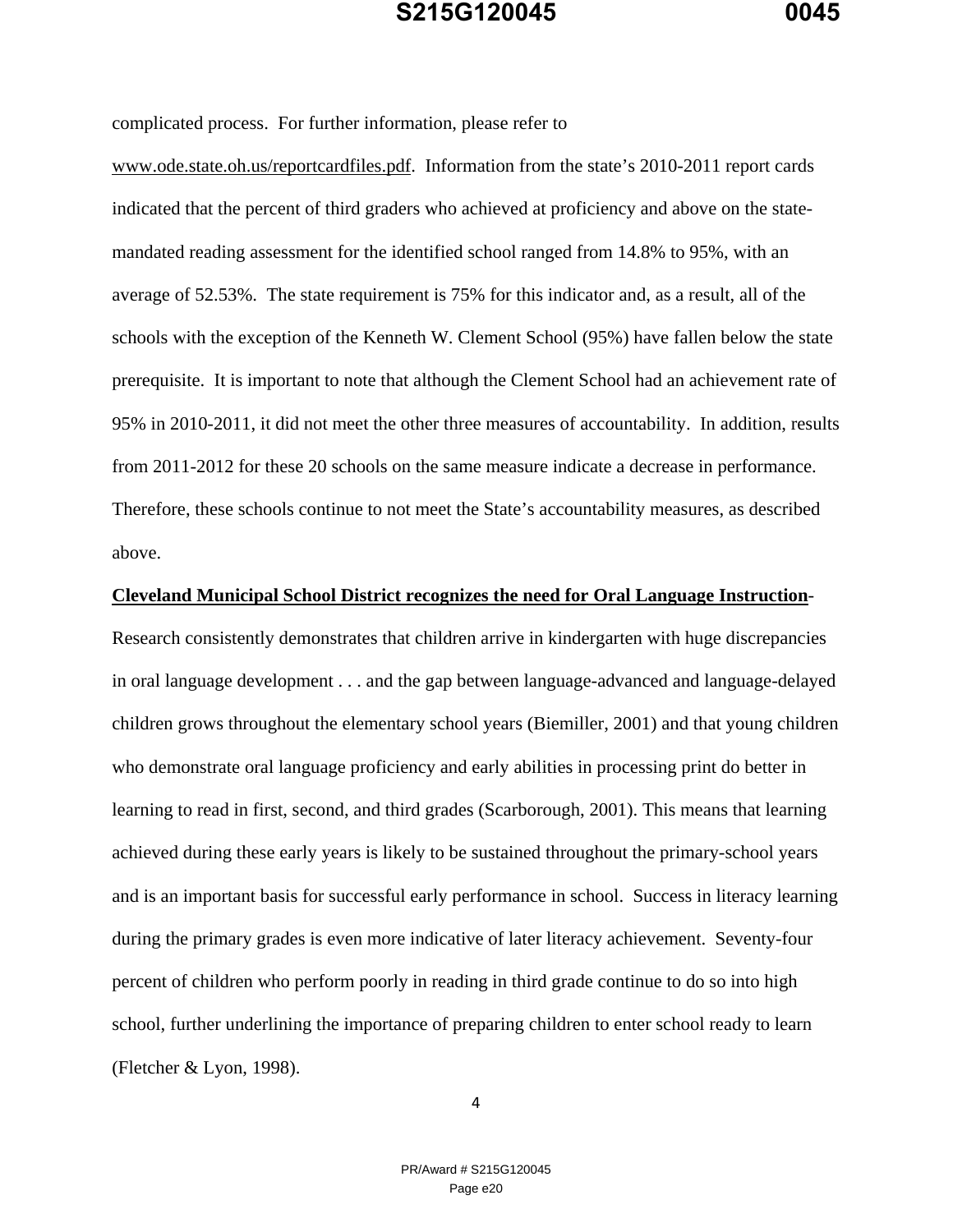In 1997, the U.S. Congress requested to have a review of research to be conducted to ascertain what could be done to improve reading and writing achievement. The resulting *Report of the National Reading Panel: Teaching Children to Read* (NICHD, 2000) has been significant in helping to guide reading-education policy and practice in the United States. However, that report did not examine the implications of instructional practices used with children from birth through age five. To address this gap in the knowledge base, the National Early Literacy Panel (NELP) was convened. The panel was asked to apply a similar methodological review process to that used by the National Reading Panel (NRP) to issues of instructional practices for young children so that parents and teachers could better support their emerging literacy skills. NELP was appointed in 2002 and carried out its work under the auspices of the National Center for Family Literacy (NCFL). The National Institute for Literacy (NIFL) funded the panel's work in consultation with the National Institute for Child Health and Human Development (NICHD), the U.S. Department of Education, and the Office of Head Start in the U.S. Department of Health and Human Services. NELP's primary goal was to identify interventions, parenting activities, and instructional practices that advance the development of children's early literacy skills. NELP adopted a methodology that allowed for the identification and selection of published studies relevant to the panel's questions, a coding system that allowed for the combination and comparison of studies, and an appropriate method of statistical analysis. This led to the identification of approximately 500 research articles that were used in the meta-analyses conducted by the panel. The meta-analyses summarized both correlational data showing the relationships between children's early abilities and skills and later literacy development and experimental data that showed the impact of instructional interventions on children's learning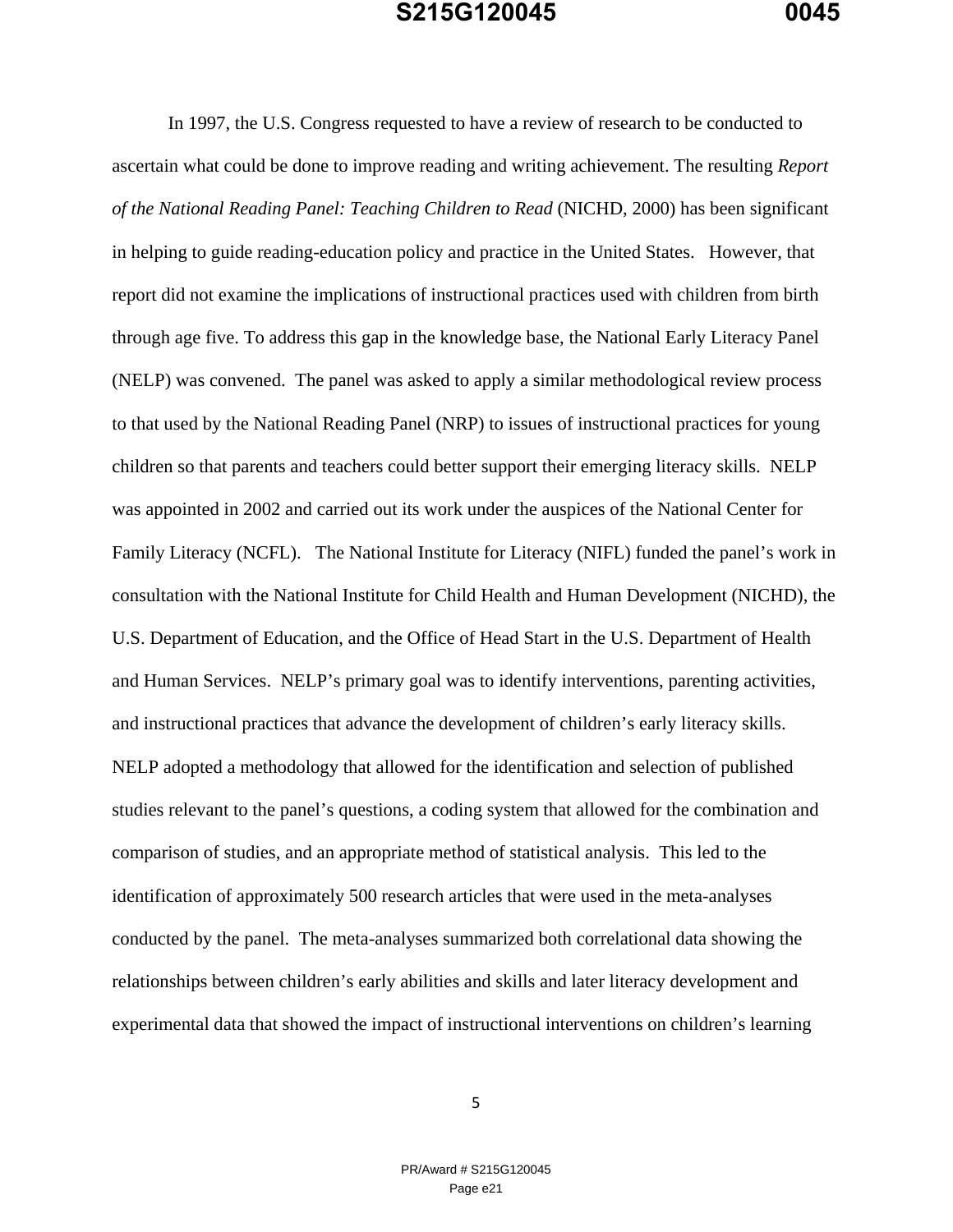In their 2008 research report, NELP identified 11 variables including oral language that consistently predicted later literacy achievement for both preschoolers and kindergartners. Oral language, however, was found to play a bigger role in later literacy achievement when it was measured using more complex measures that included grammar, the ability to define words, and listening comprehension than when measured using only simple vocabulary knowledge. As Benner, et.al (2002) assert, oral language leads children to amass more experiences, exposures, connections and knowledge in literacy. In fact, an increasing body of evidence has identified oral language as **THE** key indicator of literacy success or failure (Chan and Dally, 2000). NELP (2008, p. 43) defines oral language as the ability to produce or comprehend spoken language, including vocabulary and grammar. It is a broad construct consisting of a range of language skills such as expressive and receptive vocabulary, grammar, definitional vocabulary, syntax, and listening comprehension. Children's early phonemic awareness (i.e. their ability to distinguish among sounds within auditory language) was also found to be an important predictor of later literacy achievement (NELP, 2008).

As a result of research findings on the critical role oral language plays in children's literacy development and success, this proposed project will focus on teachers who instruct students in grades kindergarten through three from 20 schools within the CMSD. The interventions will primarily focus on the growth of students' oral language development with an emphasis on the listening and speaking Common Core Learning Standards; however, enhancing students' reading and writing skills overall will continue to also be a major focus.

The primary goal of this project is to improve early learning outcomes in literacy in grades kindergarten through three by means of enhancing students' oral language development. Full implementation of an oral language program will require new and varied instructional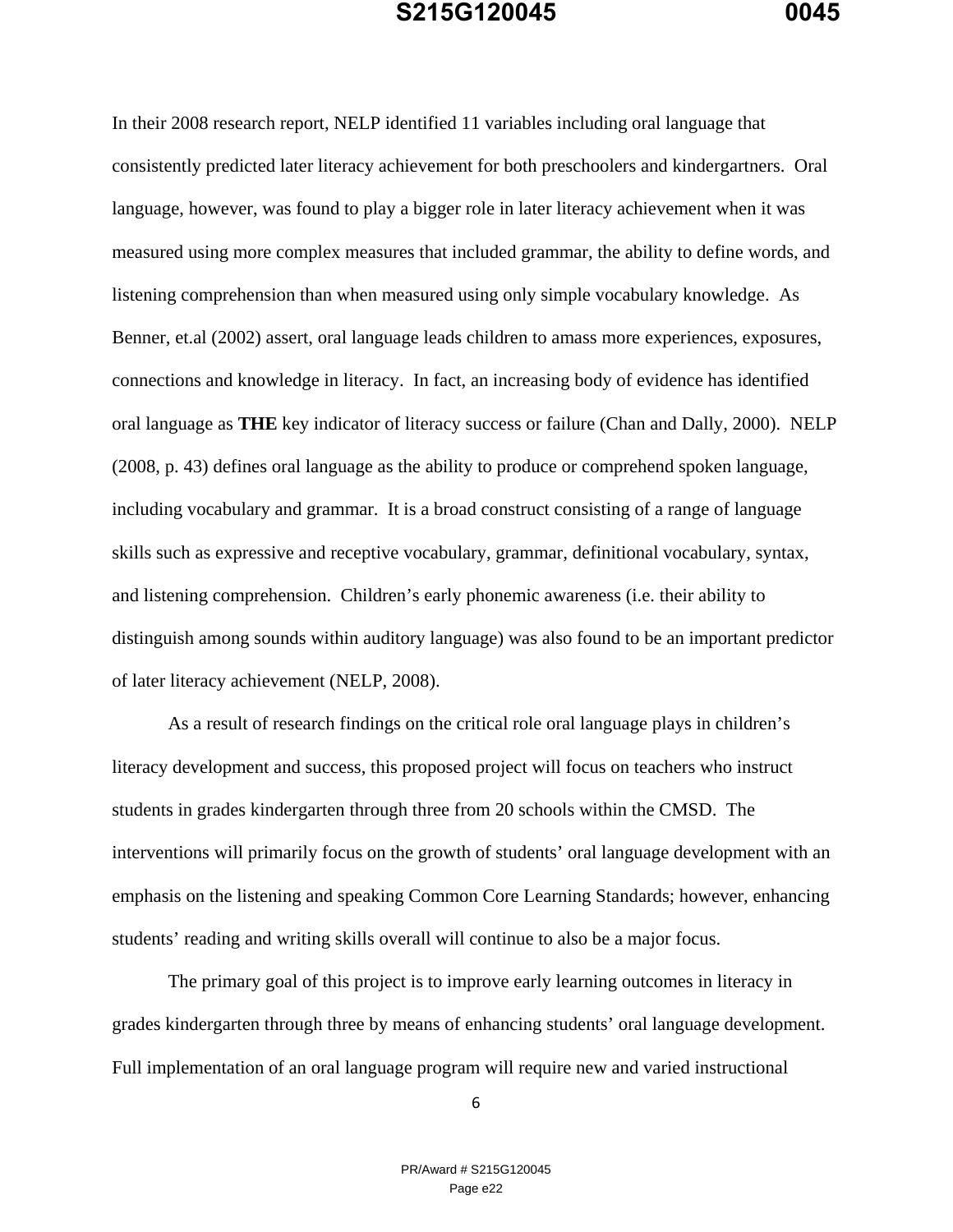materials for the classroom teachers identified for this proposed project. As previously stated, oral language is a foundational element of both reading comprehension and writing. As Bruner (1983) noted, proficiency in oral language provides children with a vital tool for thought. Without fluent and structured oral language, children will find it very difficult to think. Munro (2008) states, "…that language and the ability to communicate effectively is a key foundation to students' capacity to learn. An appropriate level of oral language knowledge helps facilitate academic growth in both in all learning areas. As successful learners, students require an appropriate level of vocabulary."

The importance of Oral Language Development in Literacy has been acknowledged in the Common Core State Standards. As stated, "Including but not limited to skills necessary for formal presentations, the Speaking and Listening standards require students to develop a range of broadly useful oral communication and interpersonal skills. Students must learn to work together, express and listen carefully to ideas, integrate information from oral, visual, quantitative, and media sources, evaluate what they hear, use media and visual displays strategically to help achieve communicative purposes, and adapt speech to context and task." The Language standards include the essential "rules" of standard written and spoken English, but they also approach language as a matter of craft and informed choice among alternatives. The vocabulary standards focus on understanding words and phrases, their relationships, and their nuances and on acquiring new vocabulary, particularly general academic and domain-specific words and phrases"

In order to provide continuity in instruction and professional development across the 20 identified schools for this project, a core oral reading program for kindergarten through grade three becomes paramount. The selection and adoption of an effective, research-based oral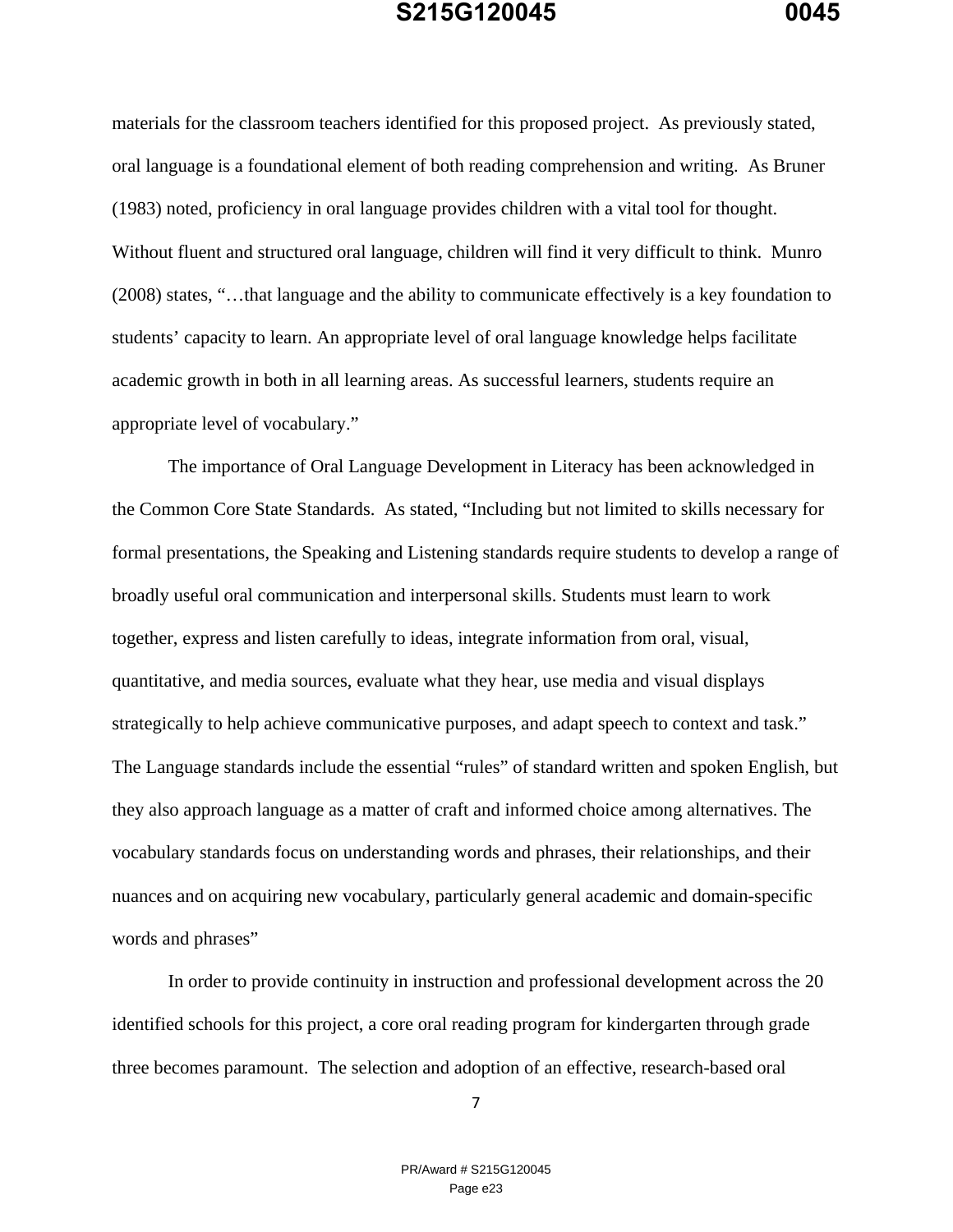reading program in the primary grades is a critical step in the development of an effective school-wide reading initiative (Simmons & Kame'enui, 2003). As a result, the District will purchase for all kindergarten through grade three teachers involved in this project Mondo's *Let's Talk About It!* Oral Language Reading & Writing Program which aims to improve students' reading achievement by providing a sequential, structured approach for oral language development in small groups two to three times weekly. An oral language screening administered at the start of program implementation identifies students' understanding and control of English language structures. Instruction uses engaging photos, text cards, and detailed lesson plans to support language development. In the oral language-reading sessions, teachers encourage students to talk about the photos, and then record students' ideas to read back, reinforcing the concept that what we think, we can say and what we say can be recorded and read. The oral language-writing sessions build on this language work as students share in recording their thoughts for themselves. As their academic language structures and vocabulary develop, students comprehend more complex spoken and written language and learn to think logically, arrange ideas, solve problems, and draw conclusions (www.Mondopub.com). As a result, lessons explicitly model, build, and scaffold the language structures students need for reading comprehension and writing composition, the critical "missing link" for so many students. Scope & sequence/pacing charts delineate the lesson sequences and focuses for each instructional strategy. This enables teachers to set out individual instructional pathways based on students' assessed readiness needs. Correlated assessments, differentiated for grades kindergarten through two and three through five provide data to clarify instructional starting points for each student and allow for ongoing progress monitoring.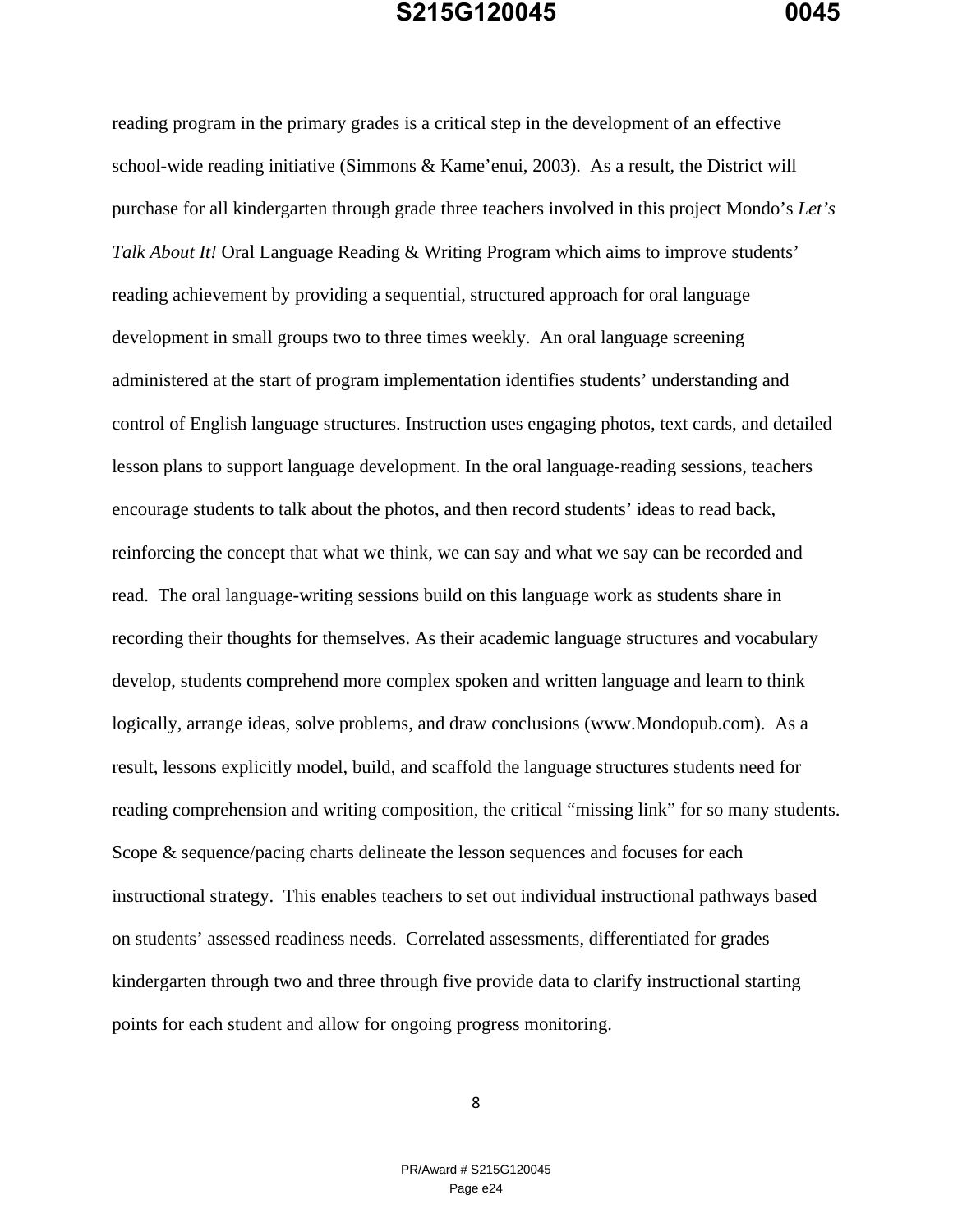**Cleveland Metro School District to include Informational text**- The Common Core State Standards also require a greater focus on informational text in elementary school and literary nonfiction in ELA classes. This shift will help to build content knowledge and reading comprehension. Using *InfoPairs* during Guided Instructional Reading students develop comprehension strategies as teachers guide **close readings** to draw evidence and knowledge from the text. Lesson plans made available help teachers model focused teaching, with explicit teacher language which highlights text dependent questions of a specific nature that engages students in certain dimensions of the text. Sessions also include cross-text analysis in which students are guided to think and make connections across texts, compare and contrast, and synthesize information into new understandings.

 In addition to InfoPairs, the nonfiction guided reading kits used during Guided Instructional Reading help students develop comprehension strategies as teachers also use **close readings** to draw evidence and deeper understandings of the subject matter. Lesson plans included provide an explicit sequence of instruction with examples of effective oral prompts to support exploration of the text. All texts provided have been analyzed quantitatively using the Lexile text measure as well as the Noun Frequency Method, devised by Elley (1969). Language features such as vocabulary analysis, as well as the meaning/purpose, text structure, and knowledge demands a text includes, have been considered when determining the text complexity of the reading material.

**The use of Technology in Literacy instruction**‐ Computer enhanced instruction has been consistently found to increase student achievement compared with control groups taught without the benefit of computer technology (Mann, Shakeshaft, Becker, & Kottkamp, 1999; Denton & Manus, 1995; Paolucci & Jones, 1999; Christmann & Badgett, 1999), with gains higher in schools that are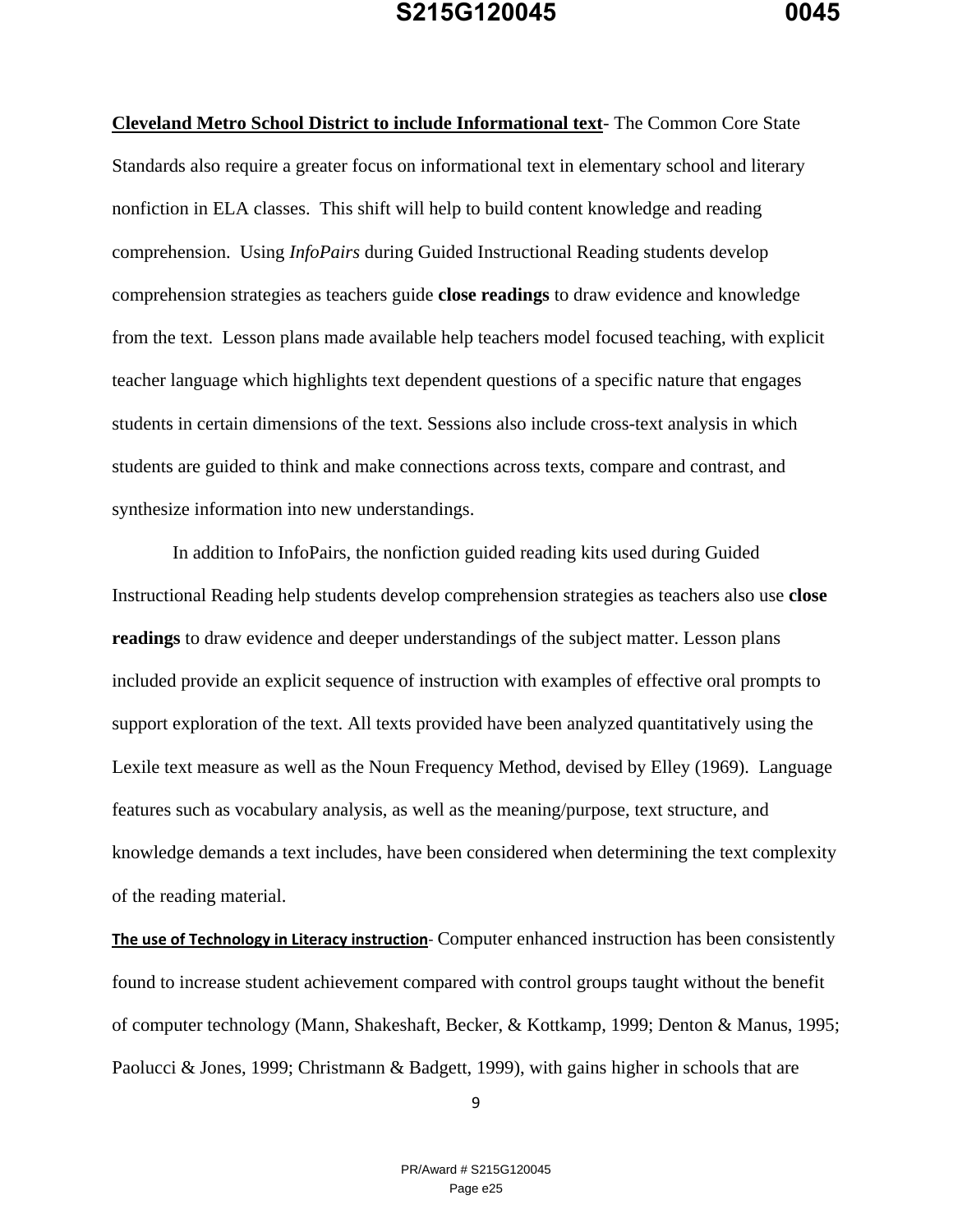more successful in their technology integration. Penuel, Yarnall & Simkins (2000) in their fiveyear evaluation of the 6.6 million dollar Challenge 2000 Multimedia project found that students who used technology had higher developed critical  $21<sup>st</sup>$  century job skills than their counterparts who did not have the same access to technology. Further, Grant (1998) found that the use of a computer-based instructional approach not only increased student learning but also their interest in school. Therefore, funds from this grant will also support the purchase of Mondo's e-book collections which offer more than 700 interactive e-Books and articles in both English and Spanish. The collections include leveled fiction and nonfiction texts with comprehension activities, games, open-ended writing response prompts, and printable activity masters. Word-byword and sentence-by sentence highlighting synced to audio in grades kindergarten through two further enable students to make connections between the spoken and written language. Students also have the option to click on selected words they may not recognize or be able to read independently to hear their proper pronunciation and definitions. Incorporated into the e-book collection is a series of open-ended written response prompts which support in-depth engagement with texts by asking students to respond directly to a query regarding the text they just completed reading. All e-book assessments link to teaching foci in the lesson plans so students are tested on skills taught. There are two assessment activities per book. Teachers can access the Learning Management System at home or in school, on Mac, PC, or tablet. Reports include Common Core State Standards, class, and individual student levels.

Design- As outlined in Table one, 3,799 students in grades kindergarten through three, 194 teachers, and 42 Instructional Coaches from the identified 20 schools within the CMSD will participate in this proposed project over a two-year period. The identified teachers for this project will instruct students using Mondo's *Let's Talk About It!* Oral Language Reading &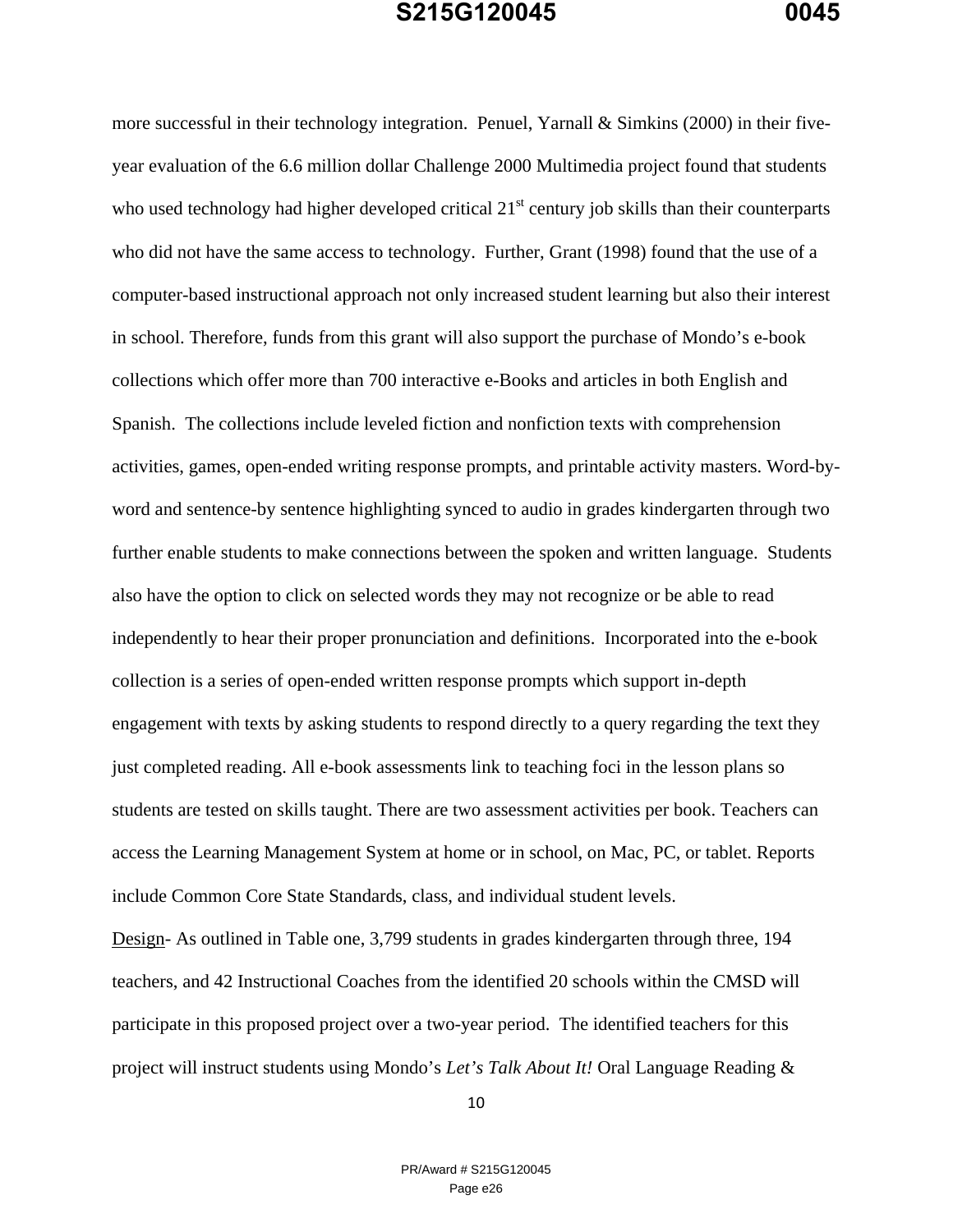Writing Program. A detailed description of this program is outlined in the previous pages of this application. Professional development focused on effective implementation is difficult without coaching and modeling onsite to scaffold and support teacher efforts to effectively integrate this oral language program into their existing curriculum. Instructional materials have been carefully designed to provide opportunities for authentic learning to achieve expected outcomes. As a result, this project will allow the district to purchase this program for every participating teacher and associated professional development that will enable teachers to effectively implement it. Applicability of this content for students with special needs and/or whose primary language is other than English will be addressed in the trainings. The Mondo resources use systematic assessment procedures to inform instruction and ensure personalization of learning through small group instruction. An assessment battery will be customized to meet the specific needs of the District and will include *The Oral Language Assessment*.

**Professional Development capacity building for CMSD**- The 42 Instructional Coaches who are currently in the employ of the CMSD will participate and receive trainings annually from Mondo's National Literacy Consultancy team, a group of highly trained and qualified professional developers who will create a customized plan of focused support for the CMSD over a two-year period in Oral Language and Guided Reading using InfoPairs and Nonfiction Guided Reading kits.. This team will provide four cycles of Leadership Days and four cycles of Coach Days during the 2012-13 school year and two Coach Days in 2013-14. All Leadership and Coach Days will be facilitated by two Mondo National Literacy Consultants. School principals will be strongly encouraged to attend these Leadership Days, which will be jointly facilitated during the morning with participating principals and Instructional Coaches remaining as one group. Breakout sessions will be incorporated into the afternoon sessions for the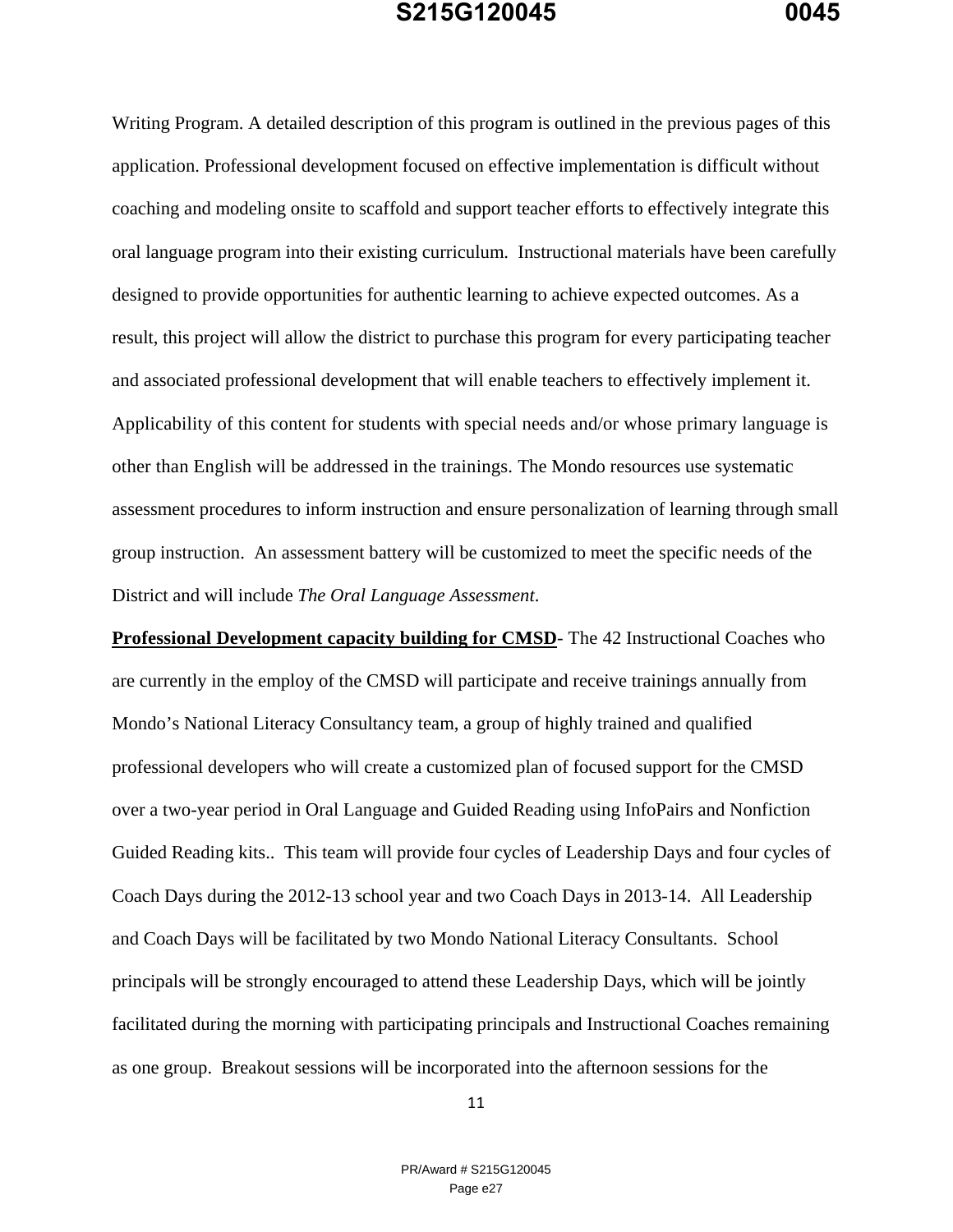Instructional Coaches. Instructional Coaches will be divided into two cohorts. Coach Day sessions will be facilitated by the two Mondo National Literacy Consultants with breakout sessions structured to allow for the differentiated needs of the instructional coaches.

The sessions will emphasize the following:

- a) Making links between the Common Core Standards and Mondo's comprehensive curriculum maps for reading instruction using Mondo's "InfoPairs" program;
- b) Using data to drive differentiated instruction through the use of existing literacy data points, language proficiency levels and risk of reading failure;
- c) Providing differentiated small group reading instruction with a focus on teaching students how to talk, read and think purposefully about texts that increase in complexity as they progress through the stages of reading development;
- d) Explore the role of Oral Language in reading comprehension; and
- e) Further the development of the Instructional Coaches to become more reflective of their teaching and learning practices.

An additional focus of these trainings will be on building the capacity of the Instructional Coaches in the strategic use of best practice instructional strategies with an emphasis on oral language and reading intervention for students in grades K-3. The trainings will also focus on establishing data-driven focused instruction within the context of the literacy block to support the needs of all students and supplemental interventions for those deemed to be at risk.

Mondo will also provide the first cohort of 10 schools with three cycles of site visits facilitated by two Mondo National Literacy Consultants (10 days in total for each cycle) in 2012- 13. The site visits will help to ensure that the professional development from the Leadership Cycles is being effectively implemented and is differentiated to meet the specific needs of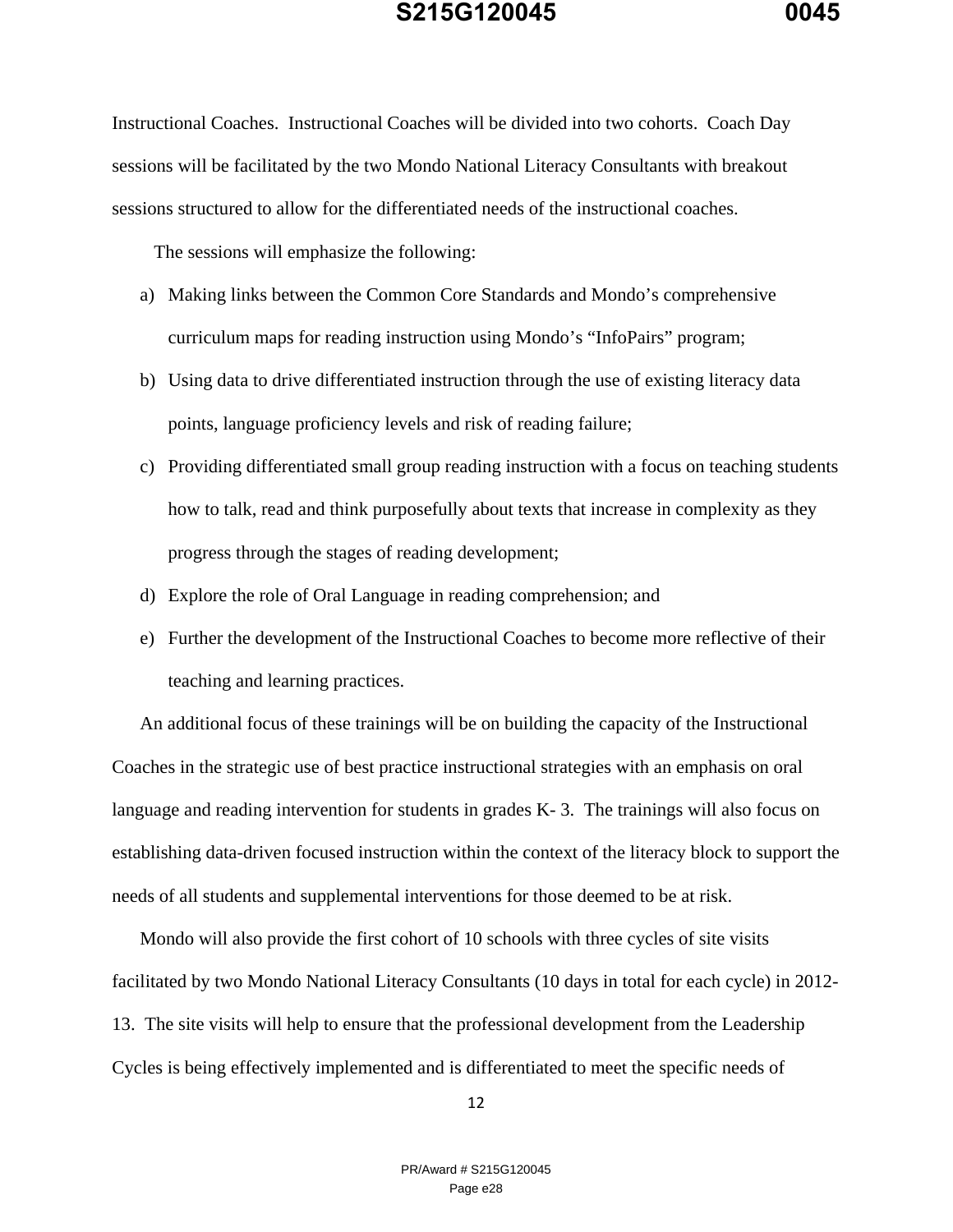individual schools and build the capacity of the Instructional Coaches. This will be replicated with the second cohort of 10 schools in 2013-14.

The CMSD's Instructional Coaches will serve as turnkey trainers, mentors, and supporters to the identified teachers. Since contractually required, the teachers for this project will be paid to attend after-school trainings to effectively implement this program and enhance student achievement overall. The teachers, in turn, will receive three trainings from the Instructional Coaches for two hours each session. Additionally, the Instructional Coaches will provide inclassroom support to the teachers to ensure appropriate implementation of material learned. The coaches will also provide modeling of strategies, if necessary, as well as facilitate discussions of student formative assessment results and next steps.

**Parent Involvement**- Research has consistently demonstrated that the more involved parents are in their children's education, the greater the chance of success for the child. As a result, significant effort will be made by the school personnel to involve parents in their children's education on a consistent and regular basis. Workshops on a variety of topics will be conducted in all of the schools and at various times to accommodate working parents. To increase the likelihood of participation, small incentives will be provided for workshops. If necessary and available, translators will be available to assist non-English speaking parents or, if possible, workshops can be conducted in the parents' native language. Parents from each school will complete a needs assessment survey at the first workshop to elicit specific areas of interest. Those workshops will be offered in addition to those that will focus on oral and written language literacy workshops. Since all of the families from the 20 identified schools are high needs and are of high poverty, parent workshops will be provided to on an array of topics, including oral language development, effective reading/writing strategies at home, and educational ways of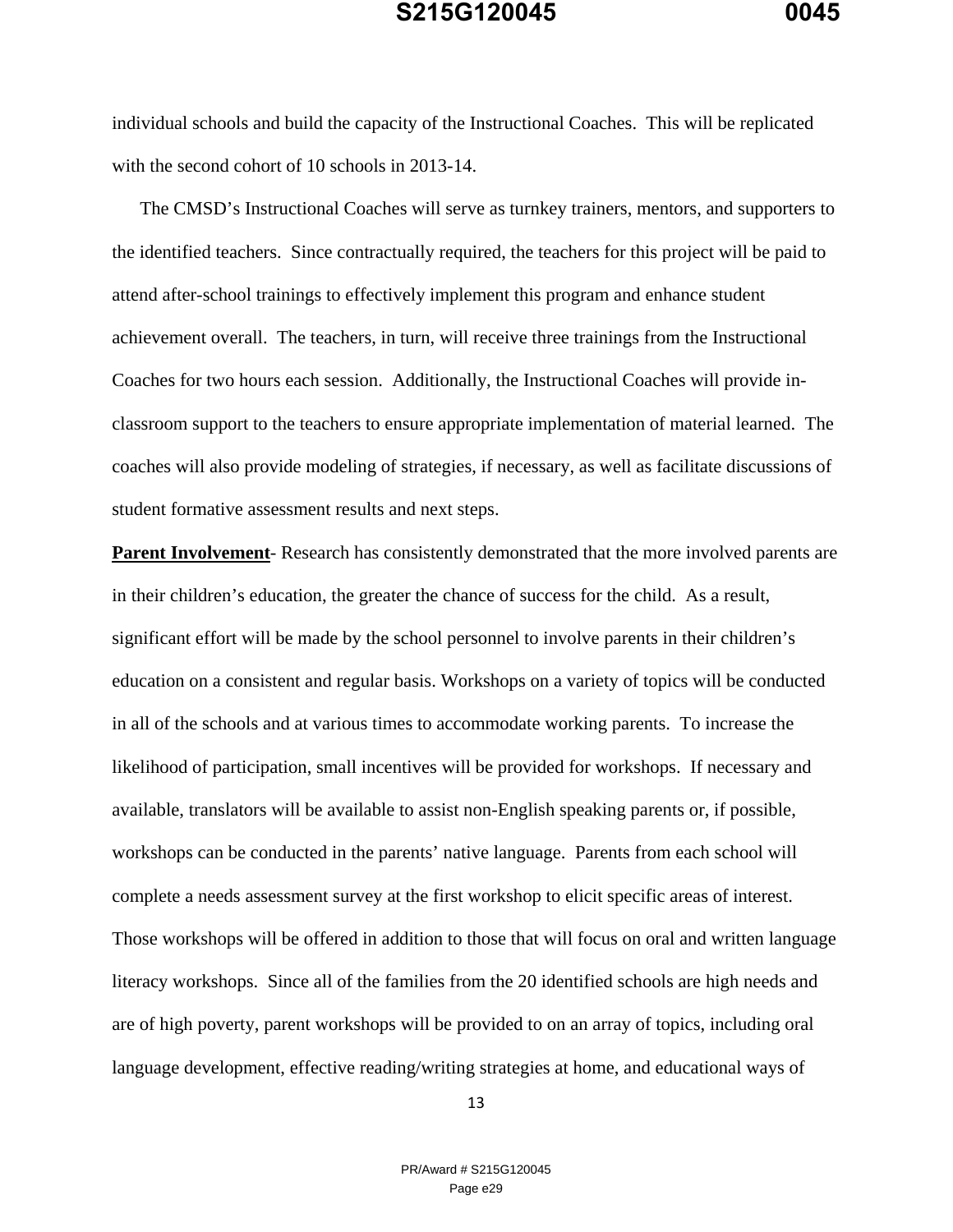using television programming with children. These workshops will also address ways parents can enhance the quantity and quality of their interactions with their non-school children to enhance the oral language development of these youngsters and, therefore, better prepare them for school later on. Each workshop presented to the K-3 parents will include a component that can benefit the pre-school age children so that parents can help these very young children enter school more readily prepared. This proposed project will include the recruitment and hiring of a part-time Teacher-Parent Resource Coordinator (TPRC) who will report directly to the ELA Flexible Content Expert currently employed by the CMSD. The TPRC who will have a solid background in early literacy will work with willing parents to foster verbal interactions between parents and their children, both school and non-school age. This will be accomplished through once monthly Parent Collegial Circles (PCC) at one of the identified schools over a two-year period. These opportunities will provide a strong emphasis on interactive literacy activities between parents and their children while also providing parent literacy training that leads to ageappropriate education to prepare children for success in school and life experiences. This collaborative program will also afford the parents meaningful opportunities to become the primary teacher for their children and full partners in the education of their children at home and school, while upgrading their own parenting skills. Instructional Coaches and participating teachers may contribute to these activities. The TPRC and/or the Instructional Coaches and teachers will model verbal interactions, reading/ writing techniques, and parenting techniques for the parent and child together using high quality books that will be offered as gifts to the family. This will be done in an effort to prepare the siblings of the identified students to enter school ready to learn. Documentation of these PCCs will be maintained by the TPRC and schools. Uniform guidelines, procedures, and record keeping will also be instituted by the TPRC. The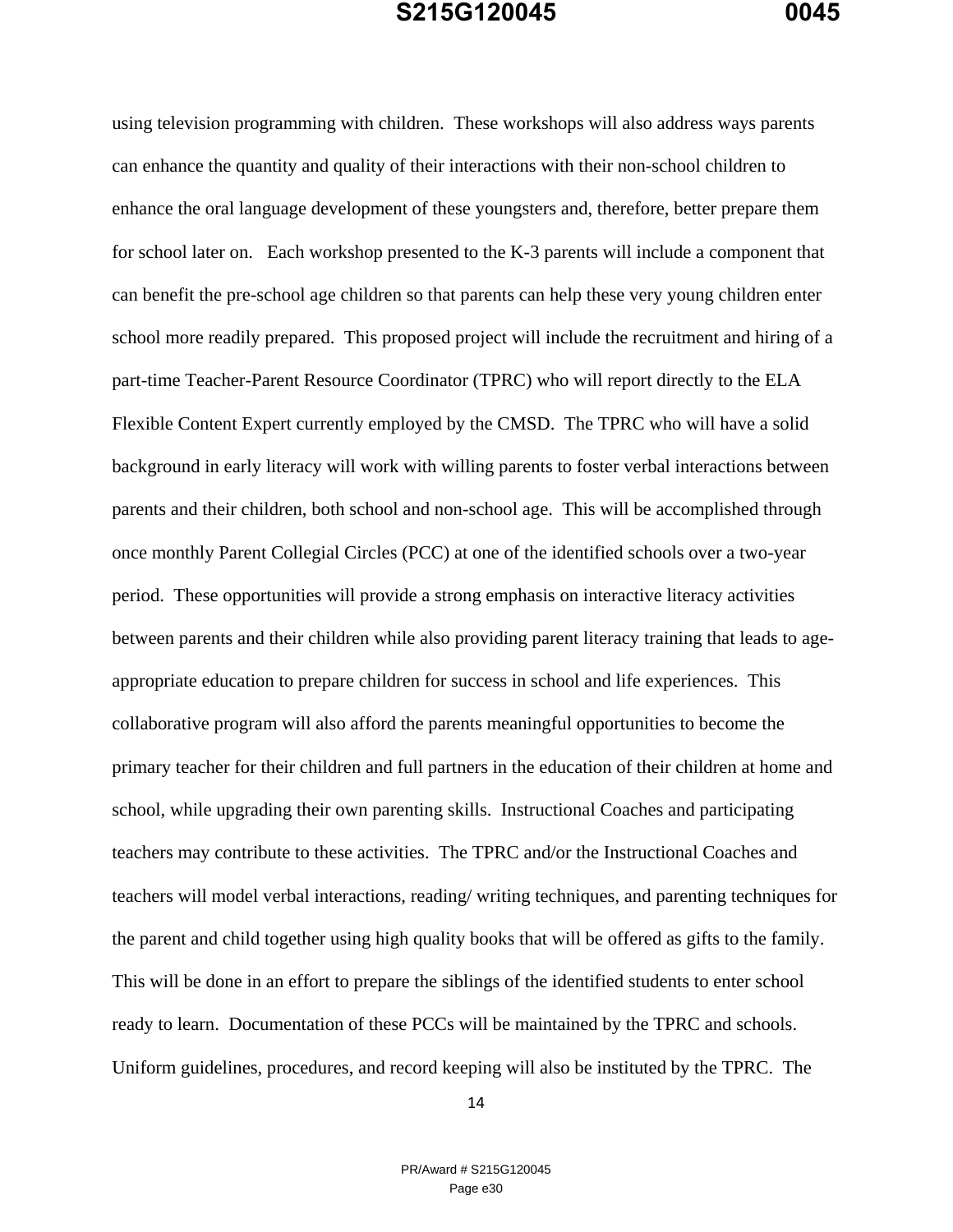TPRC will be responsible for scheduling these PCCs on a monthly basis and strongly encourage parents to attend. (S) he will also gather pertinent information about needed services for these parents and recommending possible solutions to remedy situations at homes. The TPRC will attend monthly grade-level meetings to discuss specific families, provide opportunities to share and model integrated activities to enhance basic skills, and schedule specific training when the need arises. The TPRC will serve as the liaison between the schools and these families. In addition, the TPRC will be responsible for developing a schedule of parenting workshops which will consist of the effective components of literacy instruction for parents, pre-reading activities for children, parent and child together time, and parent group time for all parents of the K-3 students involved in this project. The TPRC will work to assess the ability of students and their parents in using learned activities. (S)he will schedule these PCCs at least once a month to monitor progress. Recognizing that arranging these PCCs may require creative scheduling due to finding a mutually agreeable time for both the TPRC and parent, if feasible (s) he may choose to go to the workplace of the parent if the parent is not able to be home during the day or early evening.

Research indicates that this type of parent-child-school program supports the premise that early and frequent parent-child verbal interaction stimulates children's intellectual development and promotes school success. NELP's 2008 study included parent and home programs  $(n = 32)$ : Interventions using parents as agents of intervention. These interventions may have involved teaching parents instructional techniques to use with their children at home to stimulate children's linguistic or cognitive development. Statistically significant and moderate-sized effects on children's print knowledge, oral language skills, and general cognitive abilities were noted as a result of the home and parent programs. Equally important, this type of parent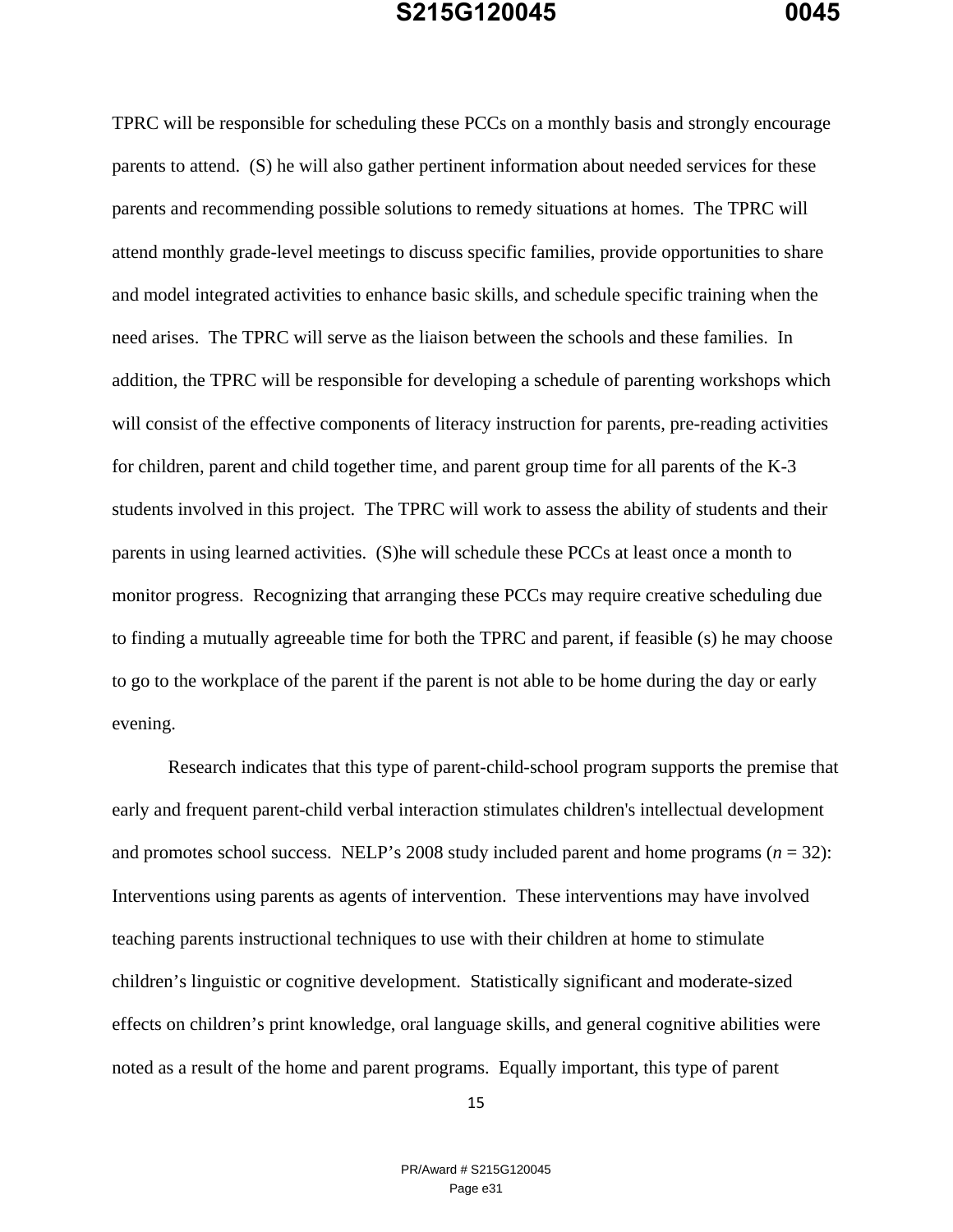outreach by the district/school gets parents involved in their child's education, bridges cultural gaps that might occur between student and teacher, and lets parents and children know how much their teachers/staff care.Of course, the long-term goal of this intervention is to increase the high school graduation rate of the children who participate in the program. Thirty years of research demonstrates that strong parent-school programs have a strong impact on children's school success, including their reading, math, task orientation, social development, and IQ scores. Research also indicates that parent-child home/outreach program children enter kindergarten and first grade better prepared to learn than their socio-economic peers and often better than the student body as a whole. These children also consistently perform at or above national norms on standardized reading and math tests throughout elementary school and well above the norms for low-income children. It is important that the TPRC concludes each of these monthly PCC by summarizing what has been accomplished, new learning, and to review the decisions that have been made so that all involved parties will be in agreement. The end of these meetings is a good time to tell the parents of upcoming events at the school or in the community. They can be assured that they are welcome and encouraged to participate in any and all activities that are taking place at the schools, especially those that involve their children. The TPRC, when possible, may accompany parents to parent-teacher conferences, CSE meetings, and other school events. As a result, the parents will be assisted in developing positive relationships and communication with school personnel, as well as to take a more active role in their child's education.

**Inter-School Collaboration**- Although the higher achieving schools within the 20 involved in this project have not yet reached their potential, best practices can be shared with the teachers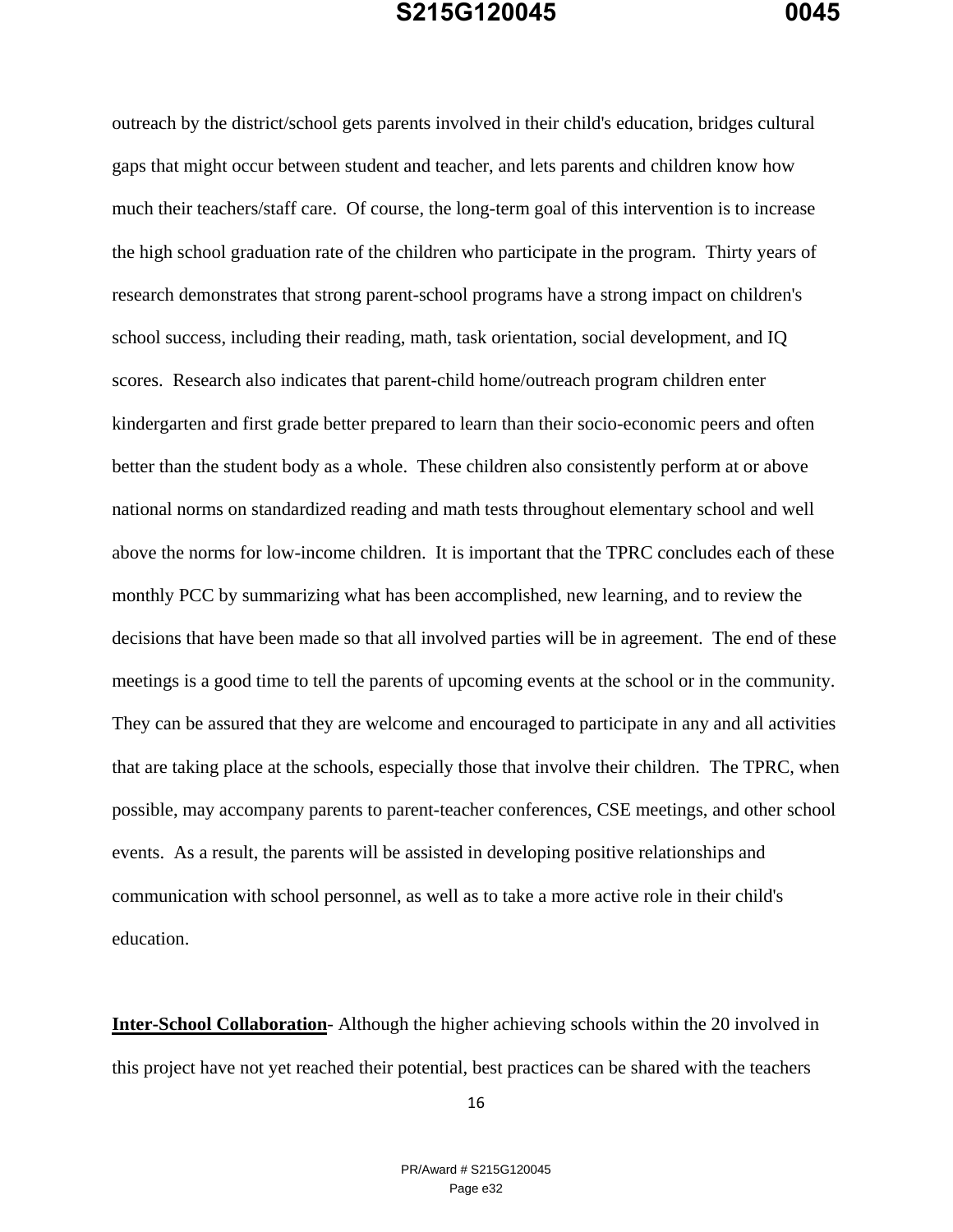from the lower achieving schools. Therefore, inter-school collaboration will be implemented. Gable, Mostert & Tonelson (2004) reported that the increased use of teacher collaboration improved educational outcomes for special education and other students at risk of learning and/or behavior problems. This project will increase collaboration among teachers using collegial circles that will engage diverse groups of teachers together to study common areas of concern and explore strategies to improve teaching and learning in their schools. Moonlenaar, et. al (2012) reported that successful collaborative between teachers was related to teacher effectiveness and improvements in student achievement. The proposed project will allow the district to provide additional opportunities for teachers/Instructional Coaches to collaborate in professional learning communities. The goal of these voluntary collaborations will be on helping teachers to foster a wide range of language and literacy related dispositions and competencies, including the development of vocabulary, oral language abilities, phonological awareness, and print-related knowledge. The goals will also be on helping the teachers to be able to use a variety of instructional methods that are age and developmentally appropriate and have the ability to adjust those methods to the specific needs of individuals. Helping administrators and teachers to acquire strategies for using student data to enhance instructional practices will provide them with the necessary skills to use multiple methods of monitoring students' literacy development and interpreting assessments in order to make sound instructional decisions for improved student outcomes. Since teachers are contractually required to meet once a week, the focus of these meetings should include the examination of student data in order to plan instruction based on what students have learned and what needs to be retaught. The TPRC, when possible, can attend these opportunities to ensure the full participation of all involved teachers and to offer support and guidance. The Instructional Coaches involved in this project must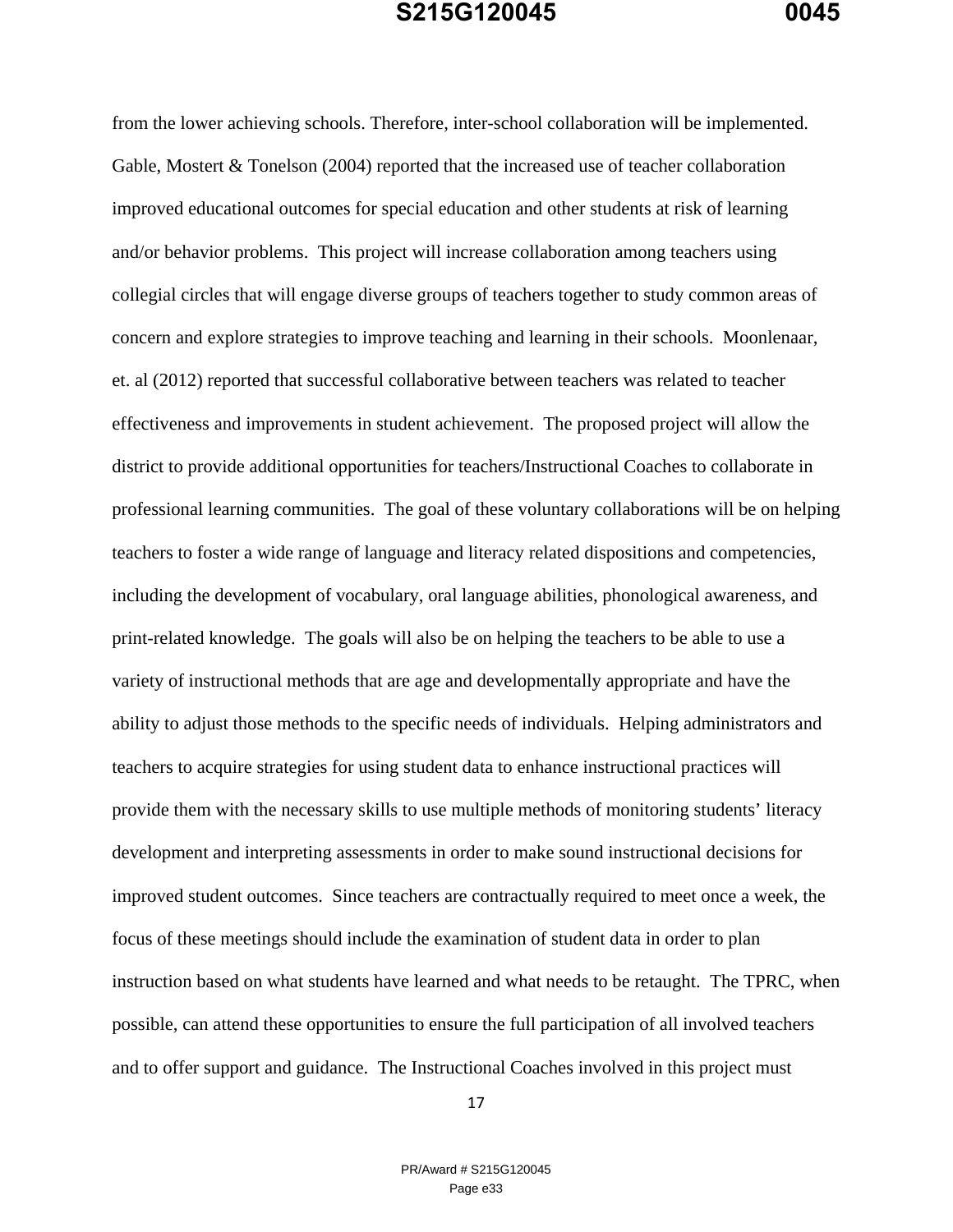continue to provide the necessary expertise, training, and continuing support and guidance to the classroom teachers in order for this project to be successful. Additionally, the building administrators of these schools must also take an active role in these opportunities and in all professional development provided to the teachers so they can effectively supervise and evaluate the teachers and their instructional practices. Most importantly, professional development will have the greatest impact on those teachers that are held accountable for the content, including implementing newly gained knowledge, diagnostic strategies, teaching techniques and curriculum materials.

If it is not feasible for the teachers from these schools to consistently meet in person, using social media to connect and collaborate with one another should be considered. The CMSD may want to consider creating a blog or using Skype to enable teachers to collaborate, exchange ideas, and provide support to one another. Of course, training and specific guidelines of Dos and Don'ts will need to be established to avoid possible concerns/issues.

**Book Distribution**- It is referenced in the previous pages of this application that participating students will receive take-home books as gifts. The number of distributions will depend upon the amount of grant money awarded. This includes not only the 3,799 students in the K-3 classrooms but also the pre-school children, if sufficient books are available, to better prepare them for school readiness and school success. It is important to note that the availability of the e-Books will provide students with additional books for them to read and/or for the parents to read to the younger students. To increase the likelihood of students reading distributed books once they bring them home and to motivate them to enjoy reading in general, the following Reading Is Fundamental (RIF) guidelines should be considered: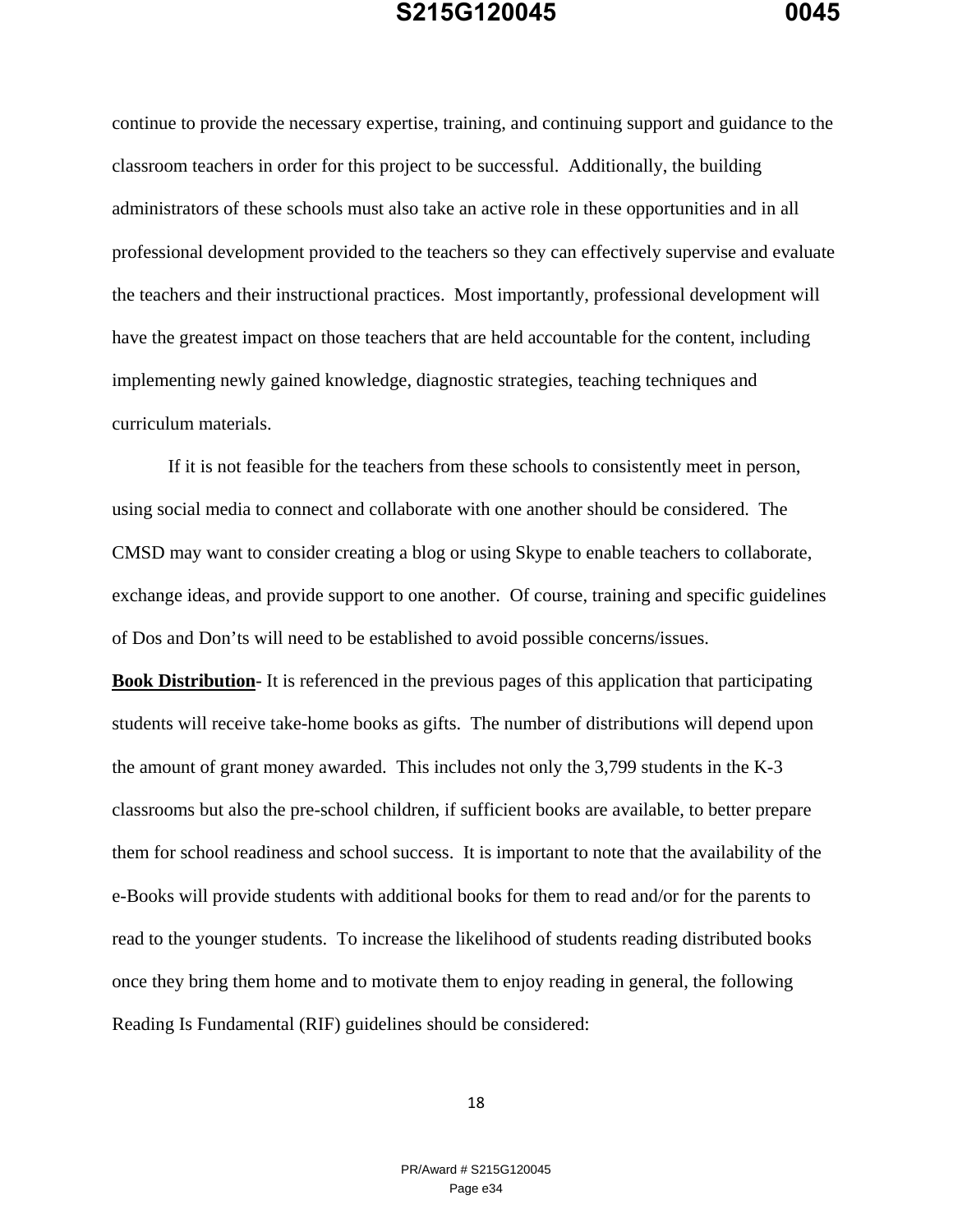- $\overline{\phantom{a}}$  Book distributions should be held at least 30 days apart, if more than one distribution is possible. Children must receive free books at no cost to them or their families.
- $\pm$  Children should be able to choose their books free of adult interference.
- Motivational activities must occur in conjunction with each book distribution.
- $\downarrow$  Children who are absent during a book distribution need to be given the opportunity to select a book at another time.

Prior to distributing the books, the TPRC and school personnel will need to "spread the word." This can be done through multiple means, including sending letters home (in different languages, if possible), posters, or other forms of communication and outreach to notify parents and guardians. Volunteers may be necessary to facilitate the distribution of books, so outreach will need to be done. According to RIF's guidelines, parents should be as involved as much as possible in the book distribution process by helping students select a book, setting up and organizing the distribution, etc. Having an inviting environment for this purpose will also motivate the students to select and read (for younger children, having the book read to them). RIF suggests having a theme with corresponding motivational activities (www.RIF.org). It is important for students to be able to easily view and select these books, so each school will need to carefully and strategically organize these books. The TPRC and/or school personnel will need to create a system for recording and monitoring the distribution of these books to ensure all participating students receive one during each distribution. An end-of-year culminating event whereby school personnel and students dress up as their favorite book character and retell/summarize their favorite story is recommended. This allows the students to use the oral language skills/strategies they learned throughout the school year and addresses the speaking element of literacy, as well as the Common Core Learning Standards.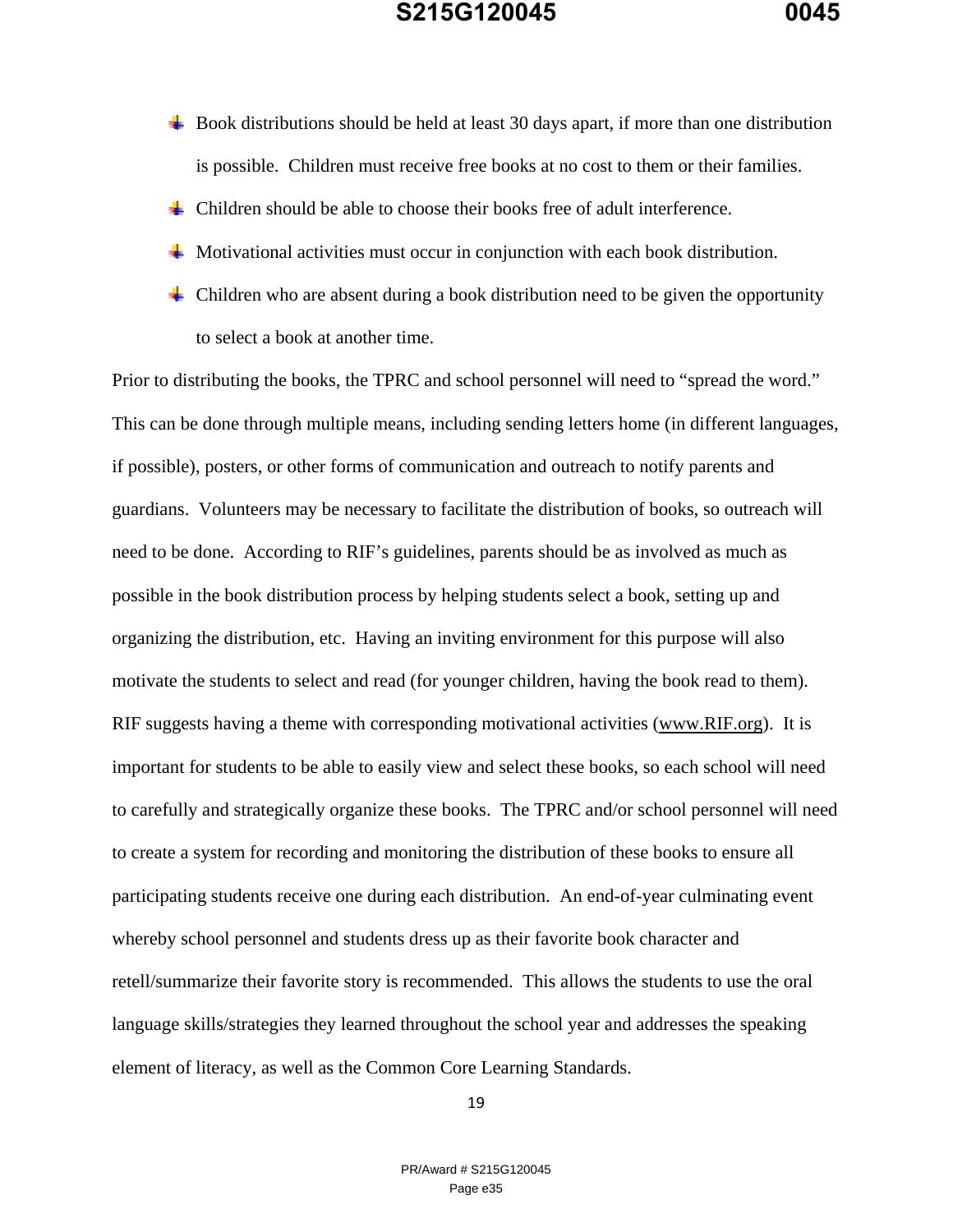Combating the loss of skills in the summer with books is backed up by the research of Richard Allington and Anne McGill-Franzen of the University of Tennessee, who have documented that students who receive books to read during the summer showed significantly higher levels of achievement. That research found that students from low-income households lose more ground over the summer than their peers who have books at home and often experience learning gains from enriching activities during the summer like museum visits or family trips. Allington says the cumulative effects of the "summer slide" year after year can account for as much as 85 percent of the achievement gap between students from low-income and high-income families. Realizing the critical importance of ensuring kids read and keep their skills sharp during the summer and that they have access to books at home too, a book distribution will take place on the last day of school to students for summer reading enjoyment. If a distribution is not possible due to insufficient grant funds, parents will be provided with students' login information so that they have access to the e-Books for the summer months. As previously stated, the number of books students receive will depend upon available funding. It is noted, however, that all students will receive an equal number of books. The schools may choose to assign grade-appropriate projects that students must turn in to their teachers upon returning to school the subsequent school year for which they may receive credit or a prize. Receiving credit/prize may provide the incentive for students to read the books/e-Books and complete the projects. Ensuring that students have books to read over the summer can help close the achievement gap between the rich and the poor, and give children an even better chance at succeeding in school and in life.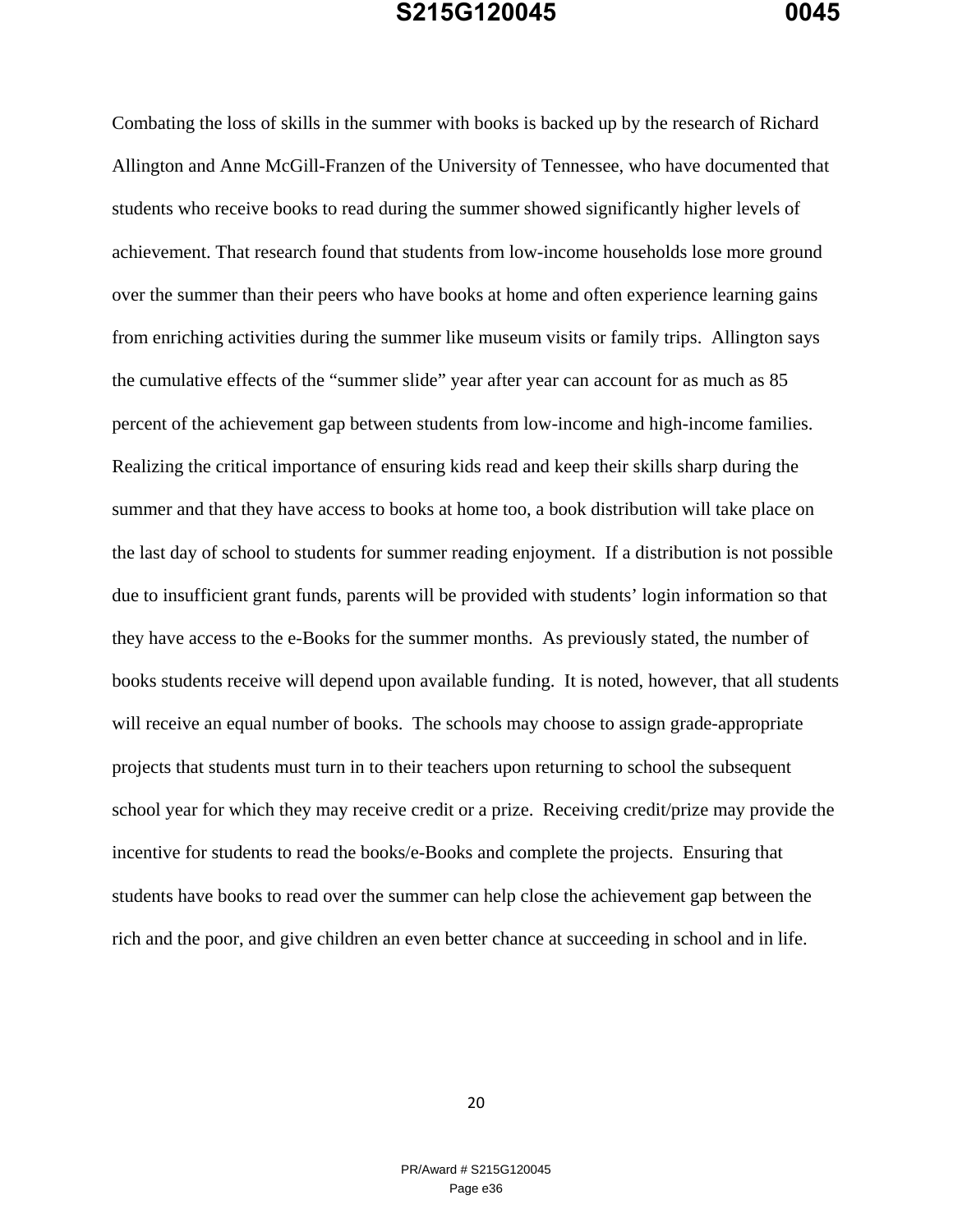The following proposed timeline will ensure successful implementation of this project.

| I LAN VIIL         |                                                                                                                                                                    |                                                                 |  |
|--------------------|--------------------------------------------------------------------------------------------------------------------------------------------------------------------|-----------------------------------------------------------------|--|
| <b>TIMELINE</b>    | <b>ACTIVITY</b>                                                                                                                                                    | <b>RESPONSIBILITY</b>                                           |  |
| $10/12 - 11/12$    | Grant is awarded; ordering of Let's Talk about<br>It! and e-Books; InfoPairs and nonfiction guided<br>reading kits;                                                | <b>ELA Flexible Content Expert for</b><br>the CMSD and TPRC     |  |
|                    | Development of six professional development<br>hours for Instructional Coaches by Mondo<br>professional developers;                                                |                                                                 |  |
|                    | Development of two-hour after school<br>professional development sessions for<br>participating teachers from 20 participating<br>schools by Instructional Coaches; | TPRC, Instructional Coaches and<br>school based administrators  |  |
|                    | Participating schools recruit teachers to<br>participate in collegial circles focused on<br>improving student achievement;                                         |                                                                 |  |
| $9/12 - 10/12$     | Advertising and recruitment of part-time (three<br>times weekly) Teacher-Parent Resource<br>Coordinator (TPRC)**contingent upon awarding<br>of grant               | District Human Resourced Dept.<br>& ELA Flexible Content Expert |  |
| $10/12 -$<br>11/12 | Invitation to parents of K-3 students<br>Outreach & recruitment of parents                                                                                         | TPRC with assistance from school<br>administrators              |  |
| 11/12-12/12        | Meeting with parents to discuss program goals<br>and expectations                                                                                                  | <b>TPRC</b>                                                     |  |
| $11/12 - 6/13$     | Trainings of Instructional Coaches by Mondo<br>professional developers;                                                                                            | TPRC will plan & organize                                       |  |
|                    | Trainings of participating teachers from 20<br>participating schools by Instructional Coaches;                                                                     |                                                                 |  |
|                    | Professional development and other project<br>activities are evaluated by the project evaluator                                                                    | <b>TPRC</b>                                                     |  |
| $12/12 - 8/13$     | Book distributions to students                                                                                                                                     | TPRC with assistance from school<br>administrators              |  |

#### **YEAR ONE**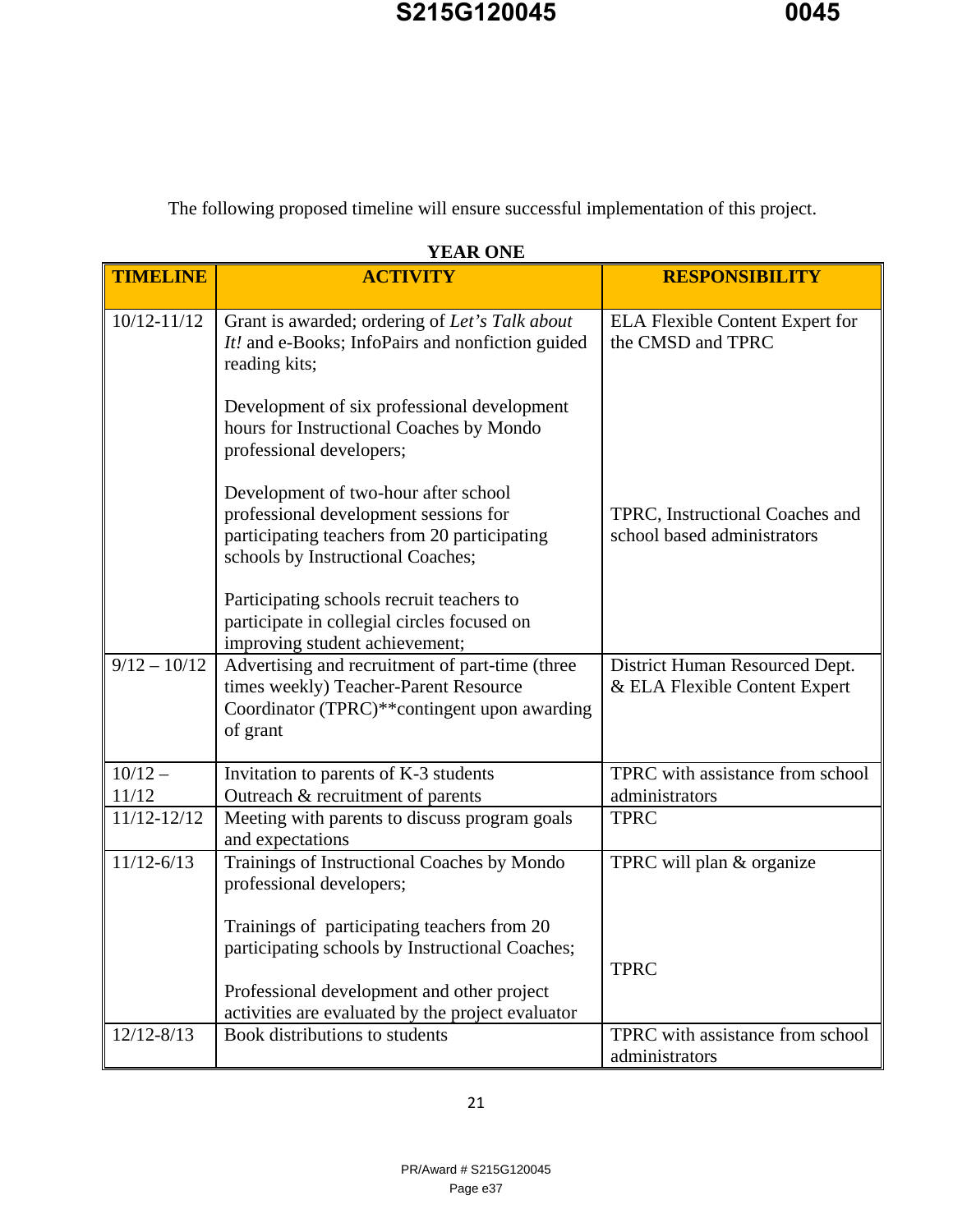| <b>TIMELINE</b> | <b>ACTIVITY</b>                                                                                                                                                                                                                | <b>RESPONSIBILITY</b>                                                                                                         |
|-----------------|--------------------------------------------------------------------------------------------------------------------------------------------------------------------------------------------------------------------------------|-------------------------------------------------------------------------------------------------------------------------------|
| $12/12 - 6/13$  | Workshops for K-3 parents                                                                                                                                                                                                      | <b>TPRC</b>                                                                                                                   |
| 7/13            | Preparation of grant project annual report                                                                                                                                                                                     | <b>TPRC</b>                                                                                                                   |
| 8/13            | If necessary, replenishing Let's Talk about It!<br>and e-Books, InfoPairs and nonfiction guided<br>reading kits or ordering for newly created K-3<br>classrooms;                                                               | <b>ELA Flexible Content Expert for</b><br>the CMSD and TPRC                                                                   |
|                 | <b>YEAR TWO</b>                                                                                                                                                                                                                |                                                                                                                               |
| <b>TIMELINE</b> | <b>ACTIVITY</b>                                                                                                                                                                                                                | <b>RESPONSIBILITY</b>                                                                                                         |
| $9/13 - 11/13$  | Development of two professional development<br>sessions for Instructional Coaches by Mondo<br>professional developers;<br>Development of two voluntary professional<br>development sessions, each for two hours after          | <b>ELA Flexible Content Expert for</b><br>the CMSD and TPRC<br>TPRC, Instructional Coaches and<br>school based administrators |
|                 | school for participating teachers from 20<br>participating schools by Instructional;<br>Participating schools recruit teachers to<br>voluntarily participate in collegial circles<br>focused on improving student achievement; |                                                                                                                               |
| $9/13 - 6/14$   | Workshops resume for parents of K-3 students<br>and siblings                                                                                                                                                                   | TPRC with assistance from school<br>administrators                                                                            |
| 11/13-12/13     | Meeting with K-3 parents to assess/reflect on<br>program goals and student progress;                                                                                                                                           | <b>TPRC</b>                                                                                                                   |
| $12/13 - 6/14$  | Two days of professional development for<br><b>Instructional Coaches by Mondo professional</b><br>developers;                                                                                                                  | TPRC will plan & organize                                                                                                     |
|                 | Voluntary trainings of participating teachers<br>from 20 participating schools by Instructional<br>Coaches;                                                                                                                    | <b>TPRC</b> and Instructional Coaches                                                                                         |
|                 | Voluntary Collegial circles meet for two hours a<br>month where teachers brainstorm ways to<br>improve student achievement;<br>Professional development and other project<br>activities are evaluated                          | <b>TPRC</b>                                                                                                                   |
| $12/13 - 8/14$  | Book distributions to students                                                                                                                                                                                                 | TPRC with assistance from school<br>administrators                                                                            |
| $12/13 - 6/14$  | Parent workshops                                                                                                                                                                                                               | <b>TPRC</b>                                                                                                                   |
| 7/14            | Preparation of grant project annual report                                                                                                                                                                                     | TPRC with assistance from ELA                                                                                                 |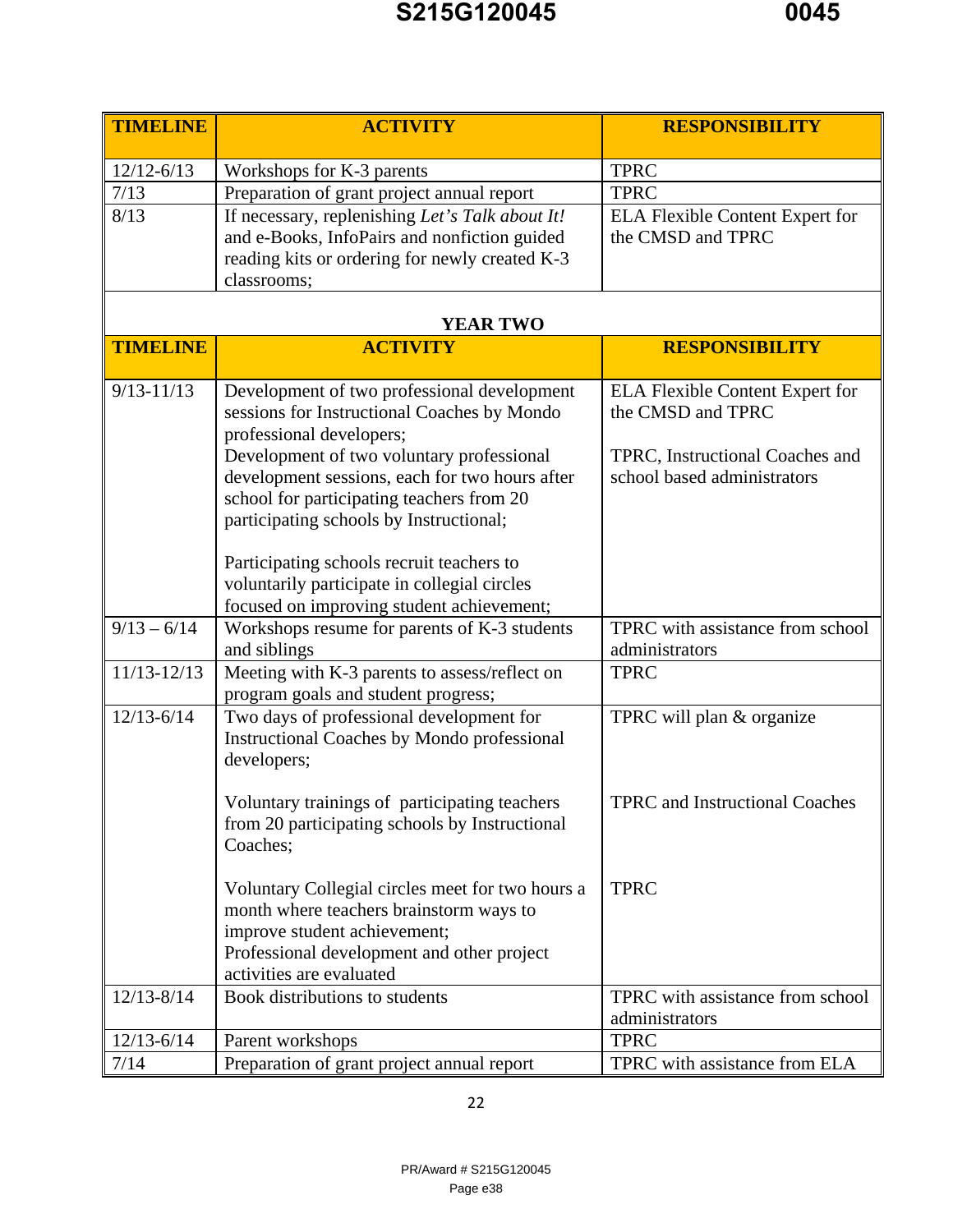| TIMELINE              | <b>ACTIVITY</b>                               | <b>RESPONSIBILITY</b>                                           |
|-----------------------|-----------------------------------------------|-----------------------------------------------------------------|
|                       |                                               | <b>Flexible Content Expert</b>                                  |
| $\parallel$ 8/14-9/14 | Preparation of final report to project funder | TPRC with assistance from ELA<br><b>Flexible Content Expert</b> |

**Performance Management**- The evaluation activities proposed for this project are rigorous.

Both formative and summative procedures will be used to document program implementation

and to measure its success. Evaluation results will be continually, analyzed and the results will

be used for program review and modification. The table below lists each evaluation objective

along with the planned assessment designed to measure objective attainment.

| <b>OBJECTIVES</b>                                 | <b>EVALUATION MEASURES</b>                           |
|---------------------------------------------------|------------------------------------------------------|
| Participating students in grades K-3 will         | Reports from Mondo's Oral Language Assessment        |
| demonstrate increased oral language skills,       | & e-Book Learning Management System                  |
| increased vocabulary, and oral language           |                                                      |
| presentation                                      |                                                      |
| Participating third grade students after two      | Third grade student performance on the state         |
| years in the program will demonstrate an          | assessment in reading in year two of the program     |
| increase of 10% or more on the state              |                                                      |
| assessment in reading.                            |                                                      |
| Participating third grade students, by the end of | By the end of year two third grade student           |
| year two, will meet AYP in ELA and for all        | performance on the state assessment in reading for   |
| subgroups; All participating students will attain | total student groups and all subgroups               |
| the Common Core Learning Standards                |                                                      |
| Teachers will report a 20 percent increase in     | Parents will report the number of hours students     |
| the duration and frequency of reading at home     | spend reading or being read to at the on-set of the  |
| after the two years of the program.               | program. Teachers will require students/parents to   |
|                                                   | maintain book logs of books read or read to and the  |
|                                                   | duration of time spent reading at home on a daily    |
|                                                   | basis.                                               |
| All participating teachers will utilize available | Satisfaction surveys/focus groups/interviews with    |
| data systems including Mondo's e-Book             | teachers to determine how they used data to track    |
| Learning Management System reports to             | students over time and how they modified and         |
| examine student performance on assessments;       | differentiated their teaching based on student data; |
| All teachers will report using data available to  | Student subgroup data proficiency in attaining State |
| them to diagnose weaknesses and target and        | and Common Core Standards;                           |
| differentiate instruction. The proportion of      |                                                      |
| special education and ELL students who attain     |                                                      |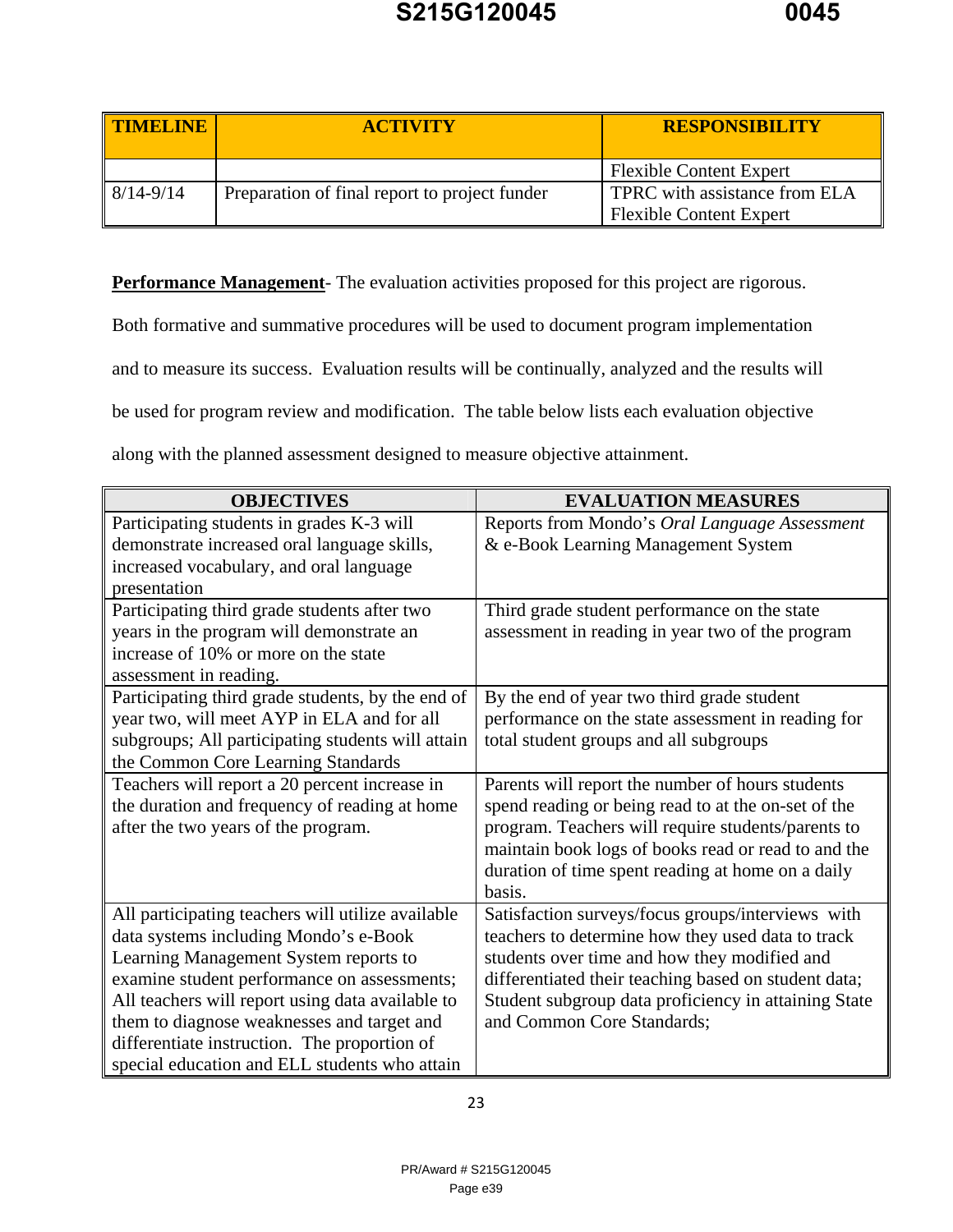| <b>OBJECTIVES</b>                               | <b>EVALUATION MEASURES</b>                           |
|-------------------------------------------------|------------------------------------------------------|
| proficiency on State assessments in ELA will    |                                                      |
| increase by at 10 percent or higher after two   |                                                      |
| years in the program.                           |                                                      |
| At least 90 percent of participating teachers   | Survey of teachers involved in collegial circles     |
| will report that collegial circles have helped  |                                                      |
| them improve their teaching                     |                                                      |
| Build capacity of teachers through              | Teacher survey about the value of collegial circles, |
| collaboration                                   | mentoring, and increased contacts with Instructional |
|                                                 | Coaches and the TPRC.                                |
| The proportion of all students who attain       | Reports for students in K-3 Mondo's e-Book           |
| proficiency in oral language development and    | <b>Learning Management System</b>                    |
| reading in general will increase by at least 10 |                                                      |
| percent (including ELL and special education);  |                                                      |
| Sustain program after program funding ends      | Survey of Instructional Coaches, participating       |
|                                                 | teachers, and parents concerning student             |
|                                                 | progress/reading habits                              |
| Undertake rigorous evaluation of the outcomes   | Statistical analysis of achievement of student       |
| of the programs and strategies                  | subgroups on state and local assessments; Teacher    |
|                                                 | and leader attitudes about their training including  |
|                                                 | obstacles to implementation and recommendations      |
|                                                 | for future training and tools.                       |
| Modify the project based on evaluation results; | Recommendations for modifications will be made       |
| Increase relevance and effectiveness of         | based on evaluation results                          |
| program                                         |                                                      |

Data from formative assessments will be used by the district to determine how much growth individual and groups of students make from administration to administration and year to year, with data used to inform instruction. These assessments should be aligned to the Common Core Learning Standards in 2012-13. Mondo's *Oral Language Assessment* will be administered to students three times annually and results will determine individual and class needs. Additionally, Mondo's e-Book Learning Management System will allow teachers to track work and progress both at school and at home. Individual and class reports for all comprehension and writing activities will provide teachers, administrators, and Instructional Coaches with pertinent data relative to individual and group progress. The easy-to-use writing rubric included in this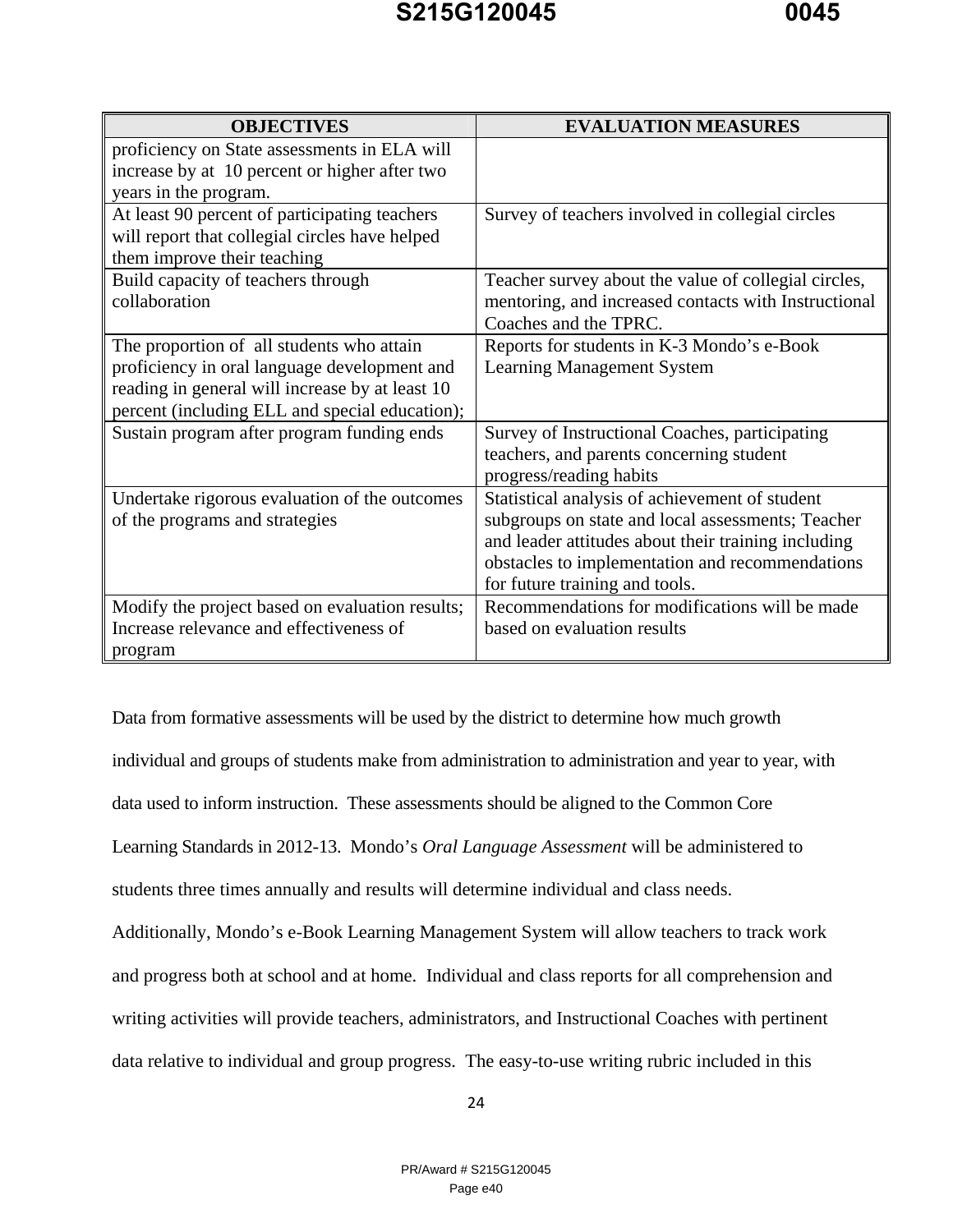Management System will provide additional data to assess student progress, as well as to facilitate teacher, literacy coach, administrator, and parent discussions and collegial circles sessions. All reports available within this system are aligned with Mondo's Reading Indicators and with the Common Core State Standards. This will enable teachers to gauge the level at which students are meeting the Common Core Literacy Standards and their preparedness for the mandated state assessments (grades 3-8). Practice reading assessments will also be used in a formative manner. Summative assessments used by the district include the state-mandated assessments in ELA and other subject areas. Short-term evaluation results will also focus on implementation issues including engaging professional development providers, and the first year's use of the *Let's Talk about It!* Program and its components. The TPRC will also assist the district in developing, administering, and analyzing survey data to gauge the effectiveness of professional development activities. Intermediate results will provide continual feedback for program review and modification as well as interim outcome data pertaining to teacher effectiveness and student achievement as measured by the results of the State or local assessments in ELA. State assessment data will need to be analyzed to inform and direct instruction. The evaluator will survey teachers and leaders about the effectiveness of staff development activities and identify obstacles to implementation. These results will be communicated back to the district and providers so that they can remediate obstacles to ensure optimal project implementation. Long-term evaluation results will focus on teacher, leader, and student long-term outcomes relating to improvements in professional practice, and student performance on state-mandated tests of high standards. In addition, teacher perceptions of changes in their teaching using e-Books and other resources will also be evaluated to determine changes in their practice. Further, teacher perceptions of their professional development